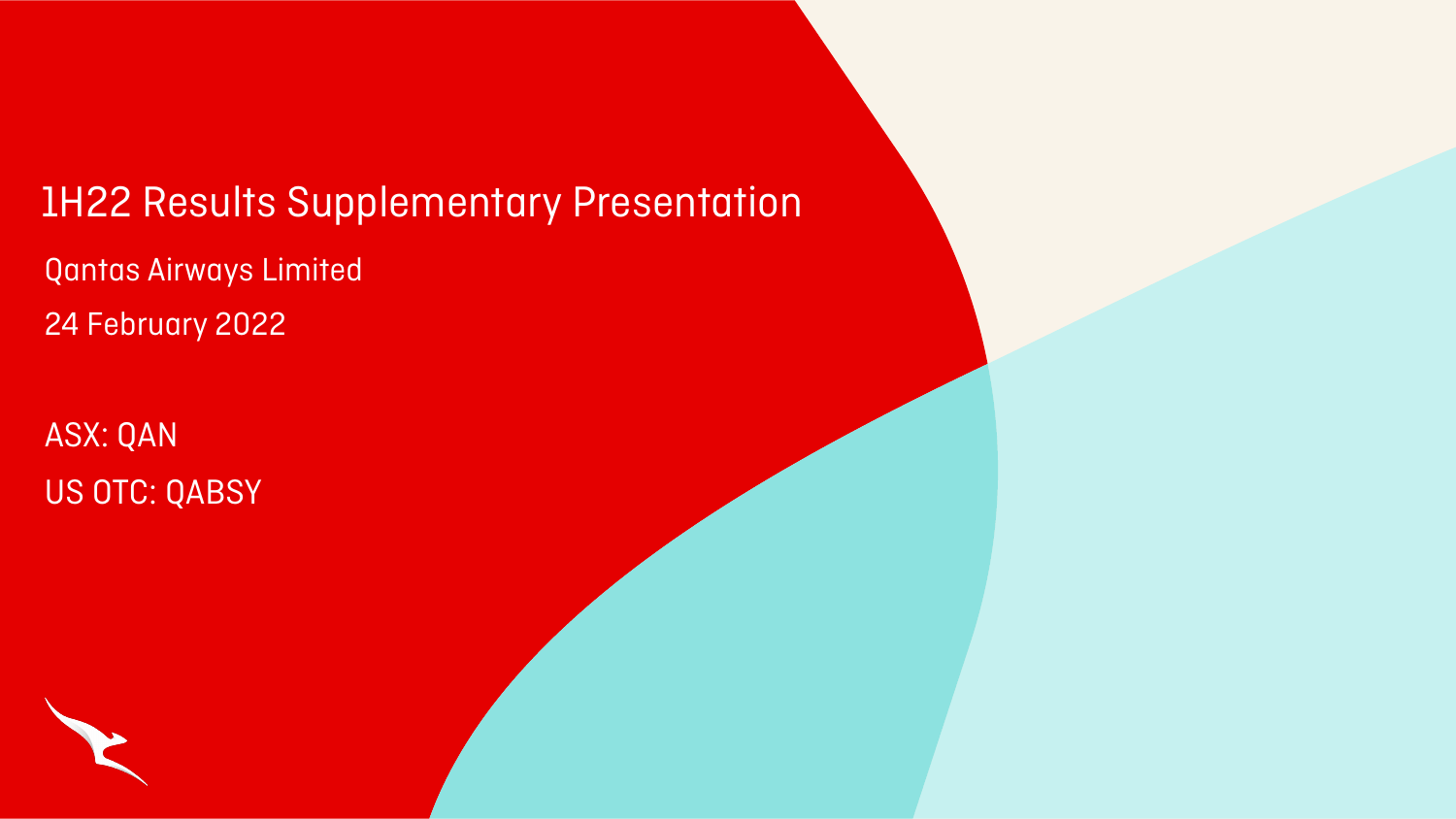# Group Performance



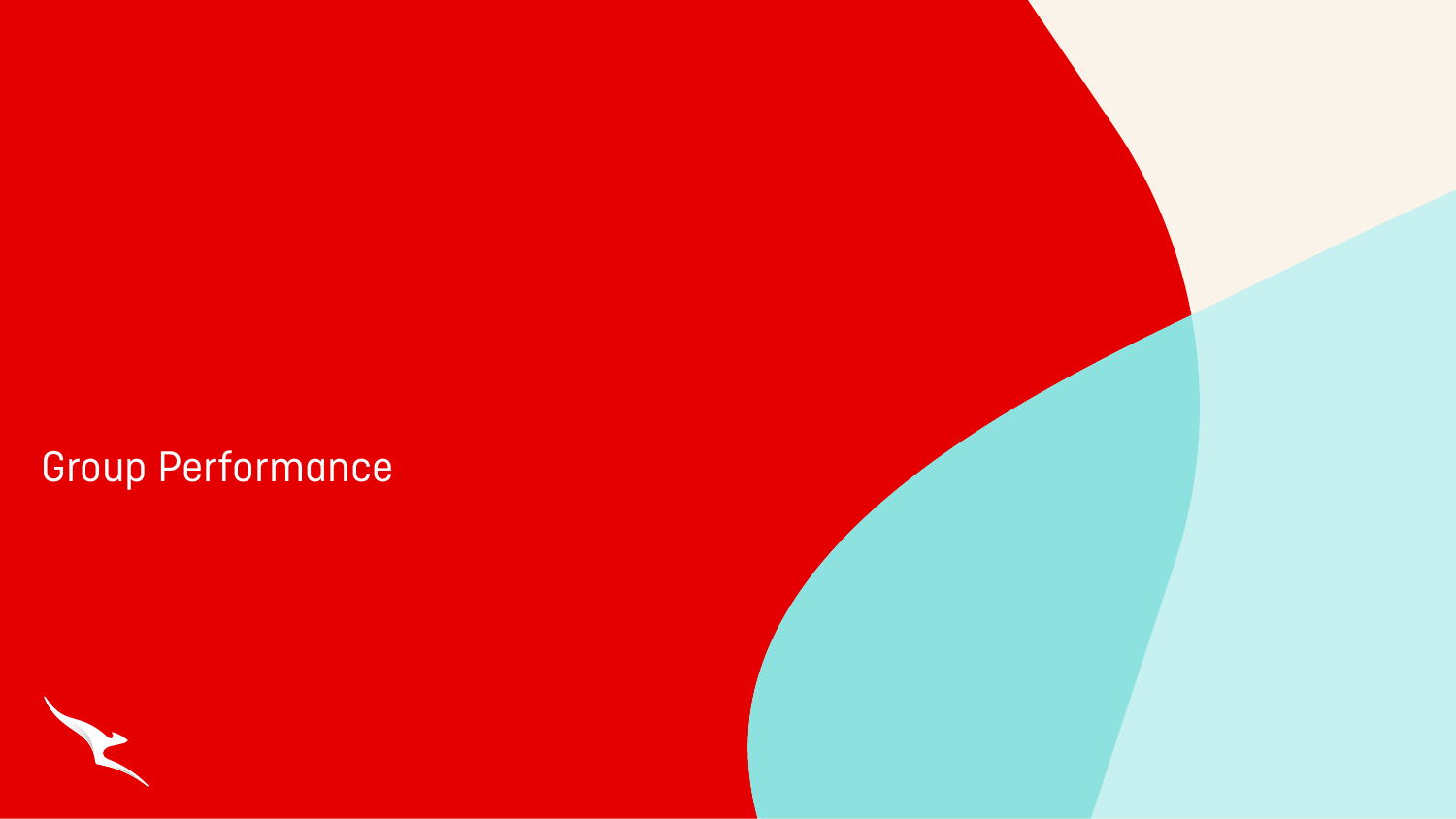1. Underlying (LBT)/PBT is a non-statutory measure and is the primary reporting measure used by the Chief Operating Decision-Making bodies, being the Chief Executive Officer, Group Management Committee and the Board of Dir items in the 1H22 Results Presentation are reported on an Underlying basis unless otherwise stated. Refer to slide 6 of this Presentation for a reconciliation of Underlying to Statutory (LBT)/PBT. 2. Underlying barings per effective tax rate 26.7% benefit (1H21: 26.3% benefit) divided by the weighted average number of shares during the year (consistent with the Statutory Earnings per Share calculation). 3. Earnings before interest, tax, depr detailed calculation of ROIC please see slide 14. 5. Net Debt under the Group's Financial Framework includes net on balance sheet debt and capitalised aircraft lease liabilities. For a detailed calculation of Net Debt, ple Underlying (LBT)/PBT less ticketed passenger revenue per ASK. 8. Underlying (LBT)/PBT less ticketed passenger revenue, fuel and share of profit/(loss) of investments accounted for under the equity method, adjusted for the provisions, normalised for depreciation and impairments per ASK. 9. Total number of seats available for passengers multiplied by the number of kilometres flown. 10. Total number of passengers carried multiplied by the numb decision. For a detailed summary, please see slides 9 and 10.

### s, depreciation and COVID-19 lockdowns

0-19 border closures and lockdowns vs 1H19

own in 1H22. Increased Freight Revenue

evenue Received in Advance (RRIA) vs 1H21

Domestic demand, impacting load factors

eciation over lower ASKs vs 1H19

## 1H22 Key Group financial metrics

|                                                        | <b>IH22</b> | <b>1H21</b> | Pre-COVID<br><b>1H1911</b> | <b>Comments vs 1H19</b>                       |
|--------------------------------------------------------|-------------|-------------|----------------------------|-----------------------------------------------|
| Underlying (Loss)/Profit Before Tax <sup>1</sup> (\$M) | (1, 277)    | (1,009)     | 775                        | Reduced flying, fixed costs, depreciation of  |
| Underlying Earnings per Share <sup>2</sup> (c)         | (49.6)      | (39.6)      | 31.3                       |                                               |
| Statutory (Loss)/Profit Before Tax (\$M)               | [622]       | (1, 442)    | 691                        | 1H22 includes gain on Mascot land sale        |
| <b>Statutory Earnings per Share (c)</b>                | [24.2]      | [56.6]      | 27.9                       |                                               |
| Underlying EBITDA <sup>3</sup>                         | [245]       | 86          | 1,899                      | Largely impacted by COVID-19 border close     |
| Rolling 12 month ROIC <sup>4</sup> [%]                 | (28.5)      | (17.1)      | 19.5                       |                                               |
| Revenue (\$M)                                          | 3,074       | 2,330       | 9,206                      | 19% of 1H19 passengers flown in 1H22. Inc     |
| Operating cash flow (\$M)                              | 137         | [861]       | 1,435                      | Rebuild and recovery of Revenue Received      |
| Net Debt <sup>5</sup> $(SB)$                           | 5.52        | 6.05        | 4.71                       | Net Debt reduction in 1H22 and 2H21           |
| Unit Revenue <sup>6</sup> (RASK)                       | 8.41        | 10.33       | 8.94                       | Decreased due to weaker Domestic demar        |
| Total Unit Cost <sup>7</sup> (c/ASK)                   | 17.86       | 21.75       | 7.93                       | Fixed costs including depreciation over lov   |
| Unit Cost (ex-fuel and depreciation) $8$ (c/ASK)       | 8.16        | 8.06        |                            | N/A Targeting a 10% reduction in FY23 vs FY20 |
| Available Seat Kilometres <sup>9</sup> (ASK) (M)       | 13,506      | 8,837       | 76,854                     | 18% of 1H19 Group Capacity in 1H22            |
| Revenue Passenger Kilometres <sup>10</sup> (RPK) (M)   | 7,103       | 5,568       | 64,958                     | Lower ASKs and reduced load factors           |

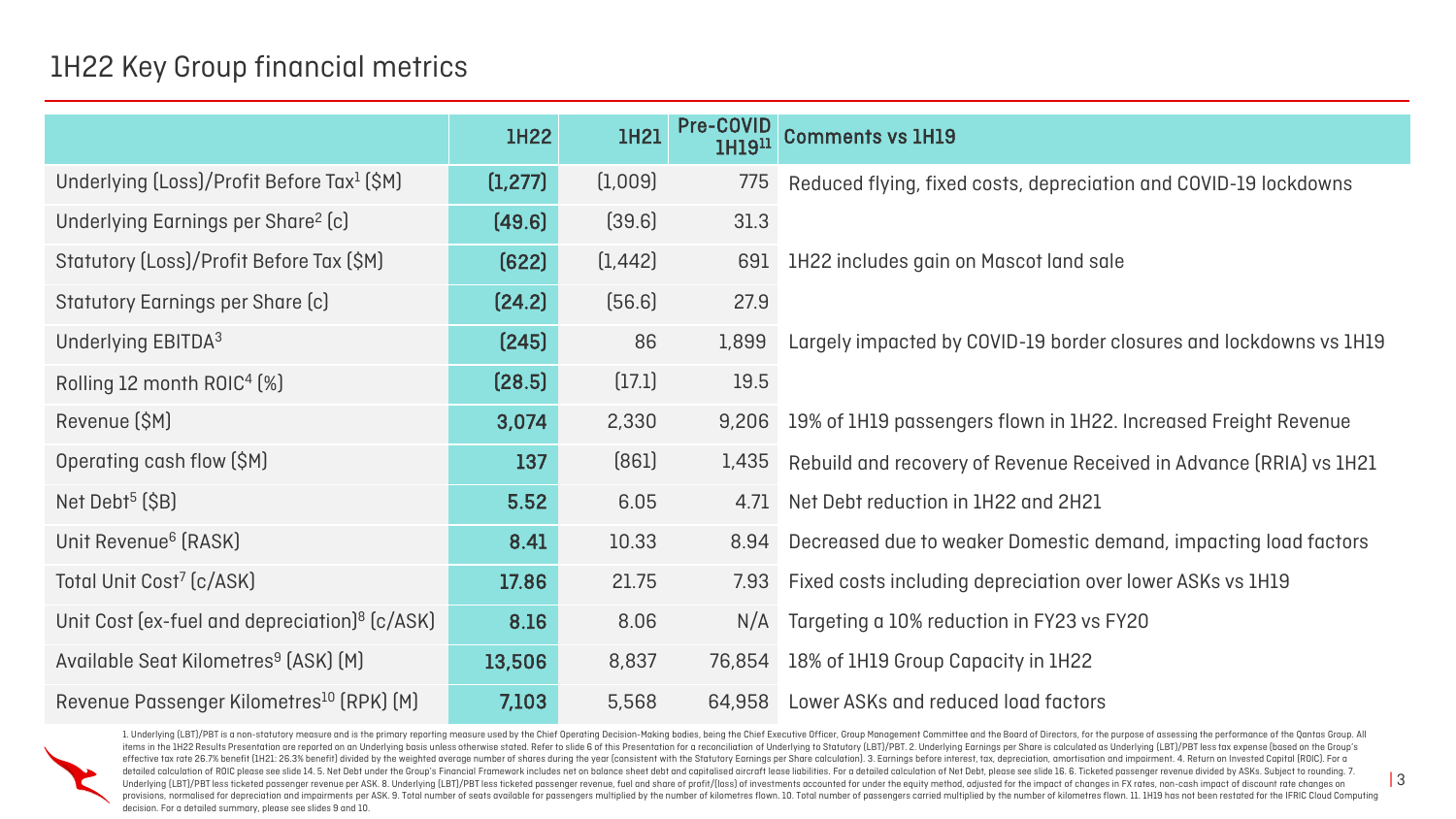## Underlying Income Statement summary

| \$M                                                                                | 1H22     | 1H21    |          | Pre-COVID Comments vs 1H19                                                                                                  |
|------------------------------------------------------------------------------------|----------|---------|----------|-----------------------------------------------------------------------------------------------------------------------------|
| Net passenger revenue                                                              | 1,534    | 1,298   |          | 8,027 Movement largely in line with movement in passengers carried                                                          |
| Net freight revenue                                                                | 920      | 613     | 525      | Increase driven by e-commerce trends and international belly s<br>  availability                                            |
| Other revenue                                                                      | 620      | 419     | 654      | Decrease due to decline in third party service revenues                                                                     |
| Total Revenue                                                                      | 3,074    | 2,330   | 9,206    |                                                                                                                             |
| Operating expenses (excluding fuel)                                                | [2,798]  | (1,868) | (5, 347) | Increase vs 1H21 due to restart and readiness costs associated<br>increased flying                                          |
| Fuel                                                                               | (474)    | (309)   |          | [1,963] Increase vs 1H21 due to greater consumption with increased fly                                                      |
| Share of net (loss)/profit of investments<br>accounted for under the equity method | (47)     | [67]    |          | 3 Driven by Jetstar Japan share of losses as a result of COVID-19<br>restrictions in Japan                                  |
| <b>Underlying EBITDA</b>                                                           | (245)    | 86      | 1,899    |                                                                                                                             |
| Depreciation and amortisation                                                      | [884]    | [949]   | (983)    | Exit of 747-400 fleet and impairment of A380s resulting in redu<br>depreciation offsetting the impact of 787-9 introduction |
| Underlying EBIT1                                                                   | (1,129)  | [863]   | 916      |                                                                                                                             |
| Net finance costs                                                                  | [148]    | [146]   |          | [141] Higher gross debt in 1H22, largely offset by reduced cost of deb                                                      |
| <b>Underlying (Loss)/Profit Before Tax</b>                                         | (1, 277) | (1,009) | 775      |                                                                                                                             |



- movement in passengers carried rce trends and international belly space
- ird party service revenues
- Irt and readiness costs associated with
- fer consumption with increased flying
- 
- dirment of A380s resulting in reduced npact of 787-9 introduction
- rgely offset by reduced cost of debt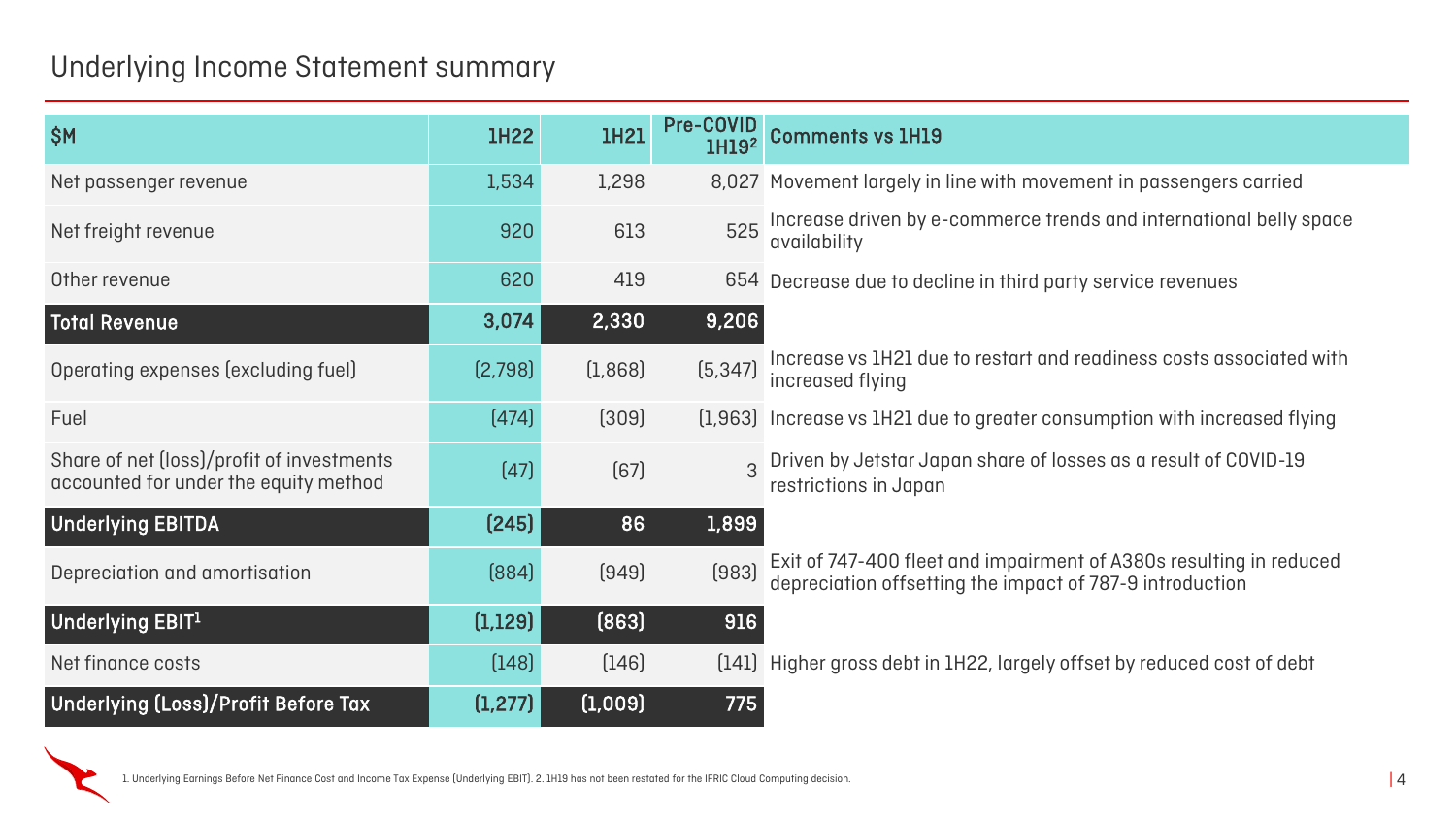## Items not included in Underlying LBT

| <b>SM</b>                                          |     | <b>1H22 Comments</b>                                                         |
|----------------------------------------------------|-----|------------------------------------------------------------------------------|
| Recovery Plan restructuring costs                  |     | (12) Redundancies incurred as part of<br>for in FY20 as well as other restru |
| Reversal of impairment of assets and related costs |     | 18 Largely the partial reversal of Hell                                      |
| Net gain on disposal of Mascot land and buildings  | 649 |                                                                              |
| Total items not included in Underlying LBT1        | 655 |                                                                              |

1. Items which are identified by Management and reported to the Chief Operating Decision-Making bodies as not representing the underlying performance of the business are not included in Underlying LBT. The determination of nature and materiality and is applied consistently from period to period. Items not included in Underlying LBT primarily result from revenues and expenses relating to business activities in other reporting periods, transfo investments and impairments of assets and other transactions outside the ordinary course of business.

 $F$ the Recovery Plan not previously provided icturing costs

loworld impairment

### lings and lease improvements and other

| <b>SM</b>                                |                   | <b>1H22 Comments</b>                                          |
|------------------------------------------|-------------------|---------------------------------------------------------------|
| Announced proceeds                       | 802               |                                                               |
| Deferred settlement                      | (44)              |                                                               |
| <b>Transaction costs</b>                 | $\left( 4\right)$ |                                                               |
| Net cash proceeds received in 1H22       | 754               |                                                               |
| Less: Carrying value and other costs     | (105)             | Total carrying value of land, build<br>lease back adjustments |
| Net gain on disposal of assets (pre-tax) | 649               |                                                               |



### Mascot Land Sale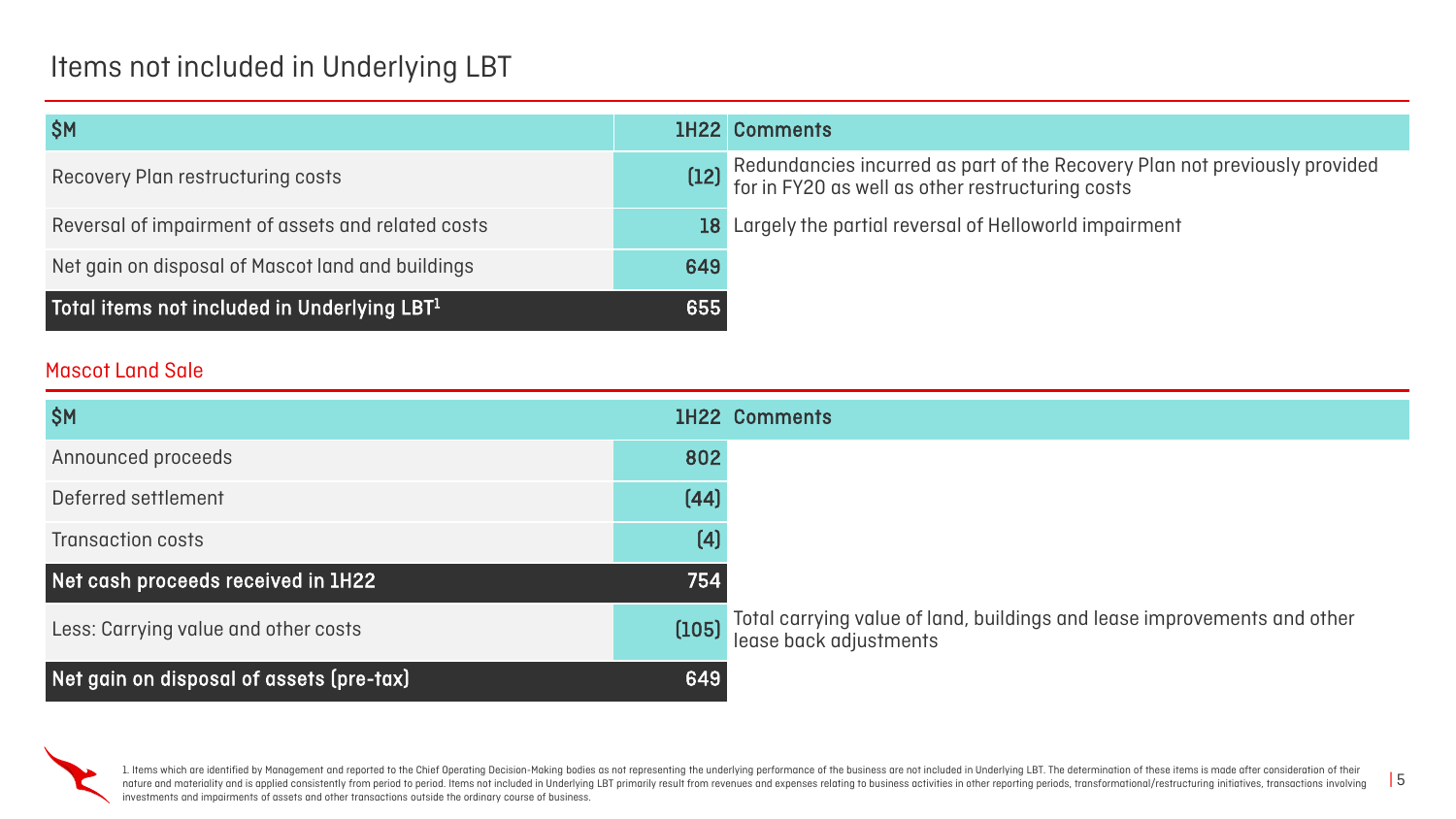## Reconciliation to Underlying (Loss)/Profit Before Tax

| \$M                                                                             | <b>1H22</b> |                                     |                | Pre-COVID 1H192   |                                     |                         |
|---------------------------------------------------------------------------------|-------------|-------------------------------------|----------------|-------------------|-------------------------------------|-------------------------|
|                                                                                 | Statutory   | Items not included<br>in Underlying | Underlying $1$ | Statutory         | Items not included<br>in Underlying | Underlying <sup>1</sup> |
| Net passenger revenue                                                           | 1,534       | $\overline{\phantom{a}}$            | 1,534          | 8,027             | $\qquad \qquad -$                   | 8,027                   |
| Net freight revenue                                                             | 920         | $\overline{\phantom{a}}$            | 920            | 525               | $\qquad \qquad -$                   | 525                     |
| Other revenue                                                                   | 620         | $-$                                 | 620            | 654               | $\qquad \qquad -$                   | 654                     |
| <b>Total Revenue</b>                                                            | 3,074       |                                     | 3,074          | 9,206             |                                     | 9,206                   |
| Manpower and staff-related                                                      | 1,327       |                                     | 1,327          | 2,205             | (37)                                | 2,168                   |
| Aircraft operating variable                                                     | 838         | $\left( 7\right)$                   | 831            | 1,992             | [2]                                 | 1,990                   |
| Fuel                                                                            | 474         | $\sim$                              | 474            | 1,963             | $\overline{\phantom{a}}$            | 1,963                   |
| Depreciation and amortisation                                                   | 884         | $\qquad \qquad -$                   | 884            | 1,025             | (42)                                | 983                     |
| Share of net loss/(profit) of investments accounted for under the equity method | 47          | $\overline{\phantom{a}}$            | 47             | $[3]$             | $\overline{\phantom{a}}$            | $[3]$                   |
| Impairment/(reversal of impairment) of assets and related costs                 | $[18]$      | 18                                  |                | $[43]$            | 43                                  |                         |
| De-designation of fuel and foreign exchange hedges                              | (20)        | $\overline{\phantom{a}}$            | [20]           | $\qquad \qquad -$ | $\overline{\phantom{a}}$            |                         |
| Redundancy and related costs                                                    | 5           | $[5]$                               |                | 9                 | (9)                                 |                         |
| Net gain on disposal of assets                                                  | (653)       | 649                                 | (4)            |                   | $\overline{\phantom{a}}$            |                         |
| Other                                                                           | 664         |                                     | 664            | 1,226             | (37)                                | 1,189                   |
| <b>Total Expenditure</b>                                                        | 3,548       | 655                                 | 4,203          | 8,374             | [84]                                | 8,290                   |
| <b>EBIT</b>                                                                     | (474)       | (655)                               | (1, 129)       | 832               | 84                                  | 916                     |
| Net finance costs                                                               | [148]       | $\overline{\phantom{a}}$            | [148]          | (141)             | $\overline{\phantom{0}}$            | (141)                   |
| (Loss)/Profit Before Tax                                                        | (622)       | (655)                               | (1, 277)       | 691               | 84                                  | 775                     |

1. Underlying (LBT)/PBT is a non-statutory measure and is the primary reporting measure used by the Chief Operating Decision-Making bodies, being the Chief Executive Officer, Group Management Committee and the Board of Dir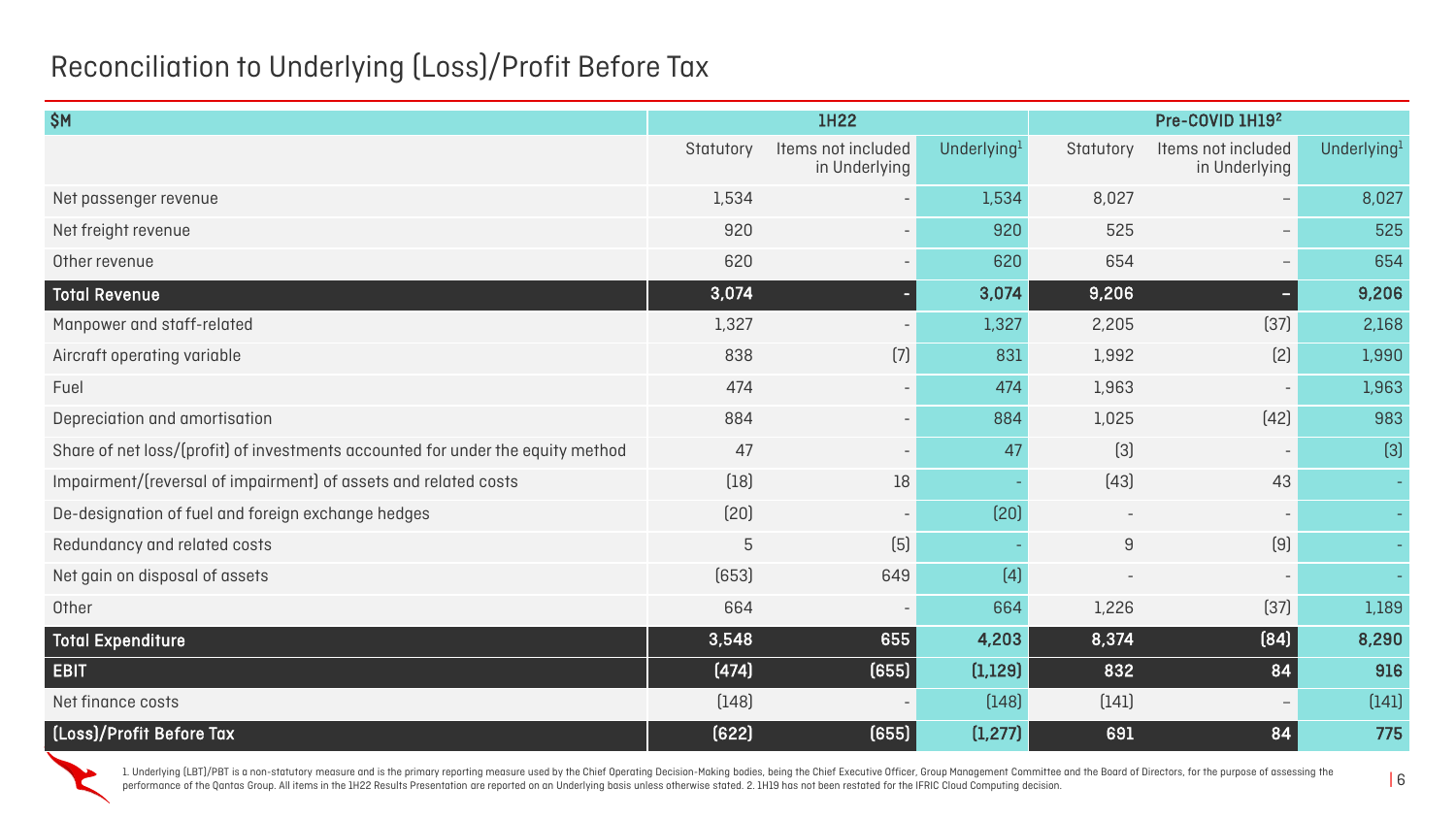## Revenue detail – compared to Pre-COVID/1H19

### Net passenger revenue down 81%

- Group capacity declined by 82% due to COVID related border restrictions and community lockdowns
- Group Unit Revenue decreased 6%
	- Group Domestic1 Unit Revenue decreased 33%
	- Group International2 Unit Revenue increased 2%

### Net freight revenue up 75%

- Constrained belly space capacity shifted high yielding demand to freighters
- Supported International Freight Assistance Mechanism (IFAM)

### Frequent Flyer redemption, marketing, store and other revenue down 4%

- Decrease in Qantas Travel Money and Qantas Hotels revenues due to a reduction in travel
- Partially offset by an increase in Qantas Insurance revenue

### Revenue from other sources down 6%

• Decrease in third party services and other revenue due to reduction in global air travel impacting codeshare commissions, contract work for other airlines and Qantas Club membership fees



ASKs (m) 76,854 (82%) 13,506

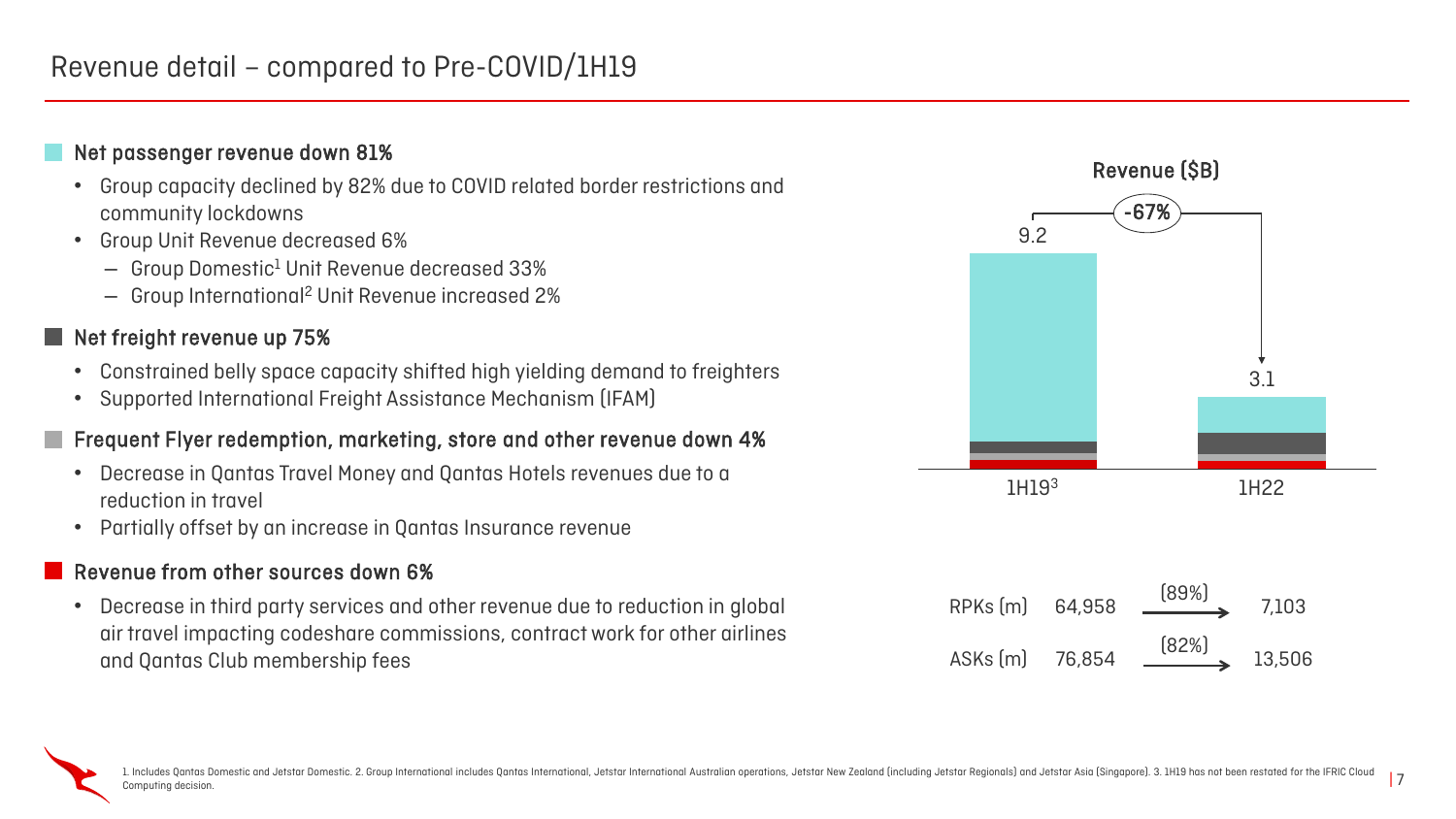- Reduced consumption due to COVID related travel restrictions
- Lower AUD jet fuel prices

### Fuel down 76%

## Manpower and staff-related down 39%

- Exit of 747-400 fleet and impairment of A380s reducing depreciation in 1H22 partially offset by higher depreciation due to introduction of 787-9 fleet
- Amortisation reduced in 1H22 due to the adoption of IFRIC Cloud Computing decision $1$

• Decreased due to rightsizing and restructuring as part of the Recovery Plan program

## Aircraft operating variable (AOV) costs down 58%

• Reduction in passenger service charges, route navigation, landing fees, engineering and maintenance costs, passenger expenses, lounge costs and other variable costs due to decreased flying

## Depreciation and amortisation down 10%

### Other expenditure down 42%

- Reduced commissions expense due to reduction in activity
- Reduction in computer and communications spend through rate and volume reductions
- Reduction in capacity hire related to overall activity reduction
- Partially offset by an increase in share of net losses from associates

Passengers



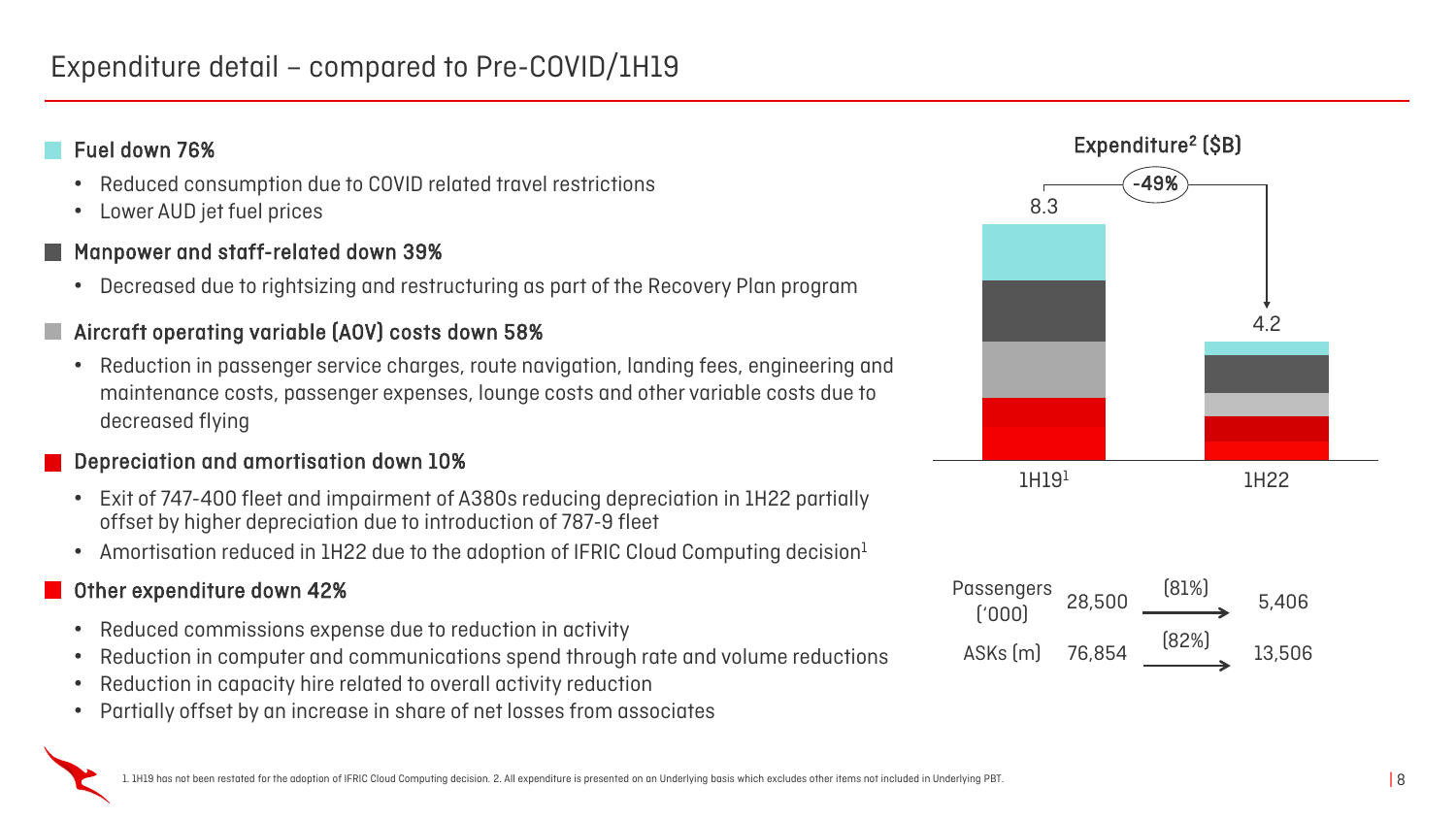## Impact of adoption of IFRIC Agenda Decision on Cloud Computing Arrangements

• The Group's previous accounting policy had been to capitalise costs related to Cloud Computing Arrangements in line with prevailing accounting standards and interpretations where they meet the relevant criteria for

• Following the adoption of the new guidance

If non-distinct (not separable from the cloud computing arrangement itself), generally expensed over contract term

- capitalisation
- -
	- services
		-

— Implementation costs, including cost to configure and customise the cloud provider's application software, are generally expensed

— Where the cloud service supplier provides these

o If distinct services, generally expensed as incurred

— Through implementing Cloud Computing Arrangements, if the Group develops software code that significantly enhances existing systems, capitalisation may still occur

- The adoption of IFRIC Agenda Decision on Cloud Computing Arrangements requires restatement of 1H21 and FY21
- The decision provides new guidance and requirements for assessing whether costs incurred to implement these arrangements should be capitalised
- This resulted in the derecognition of certain implementation costs which had been capitalised as intangible assets under AASB 138 Intangible Assets, which are instead expensed under the IFRIC Agenda Decision

| \$M                                           | 1H21<br><b>Reported</b> | Impact of<br><b>Adoption</b> | <b>1H21</b><br><b>Restated</b> | <b>FY21</b><br><b>Reported</b> | Impact of<br><b>Adoption</b> | <b>FY21</b><br><b>Restated</b> |
|-----------------------------------------------|-------------------------|------------------------------|--------------------------------|--------------------------------|------------------------------|--------------------------------|
| <b>Qantas Domestic</b>                        | (337)                   | 8                            | (329)                          | (590)                          | 15                           | (575)                          |
| Qantas International                          | (291)                   | 12                           | [279]                          | [575]                          | 27                           | (548)                          |
| Jetstar Group                                 | (328)                   | 5                            | (323)                          | (550)                          | 9                            | (541)                          |
| <b>Qantas Loyalty</b>                         | 125                     | $\equiv$                     | 125                            | 272                            | $\sim$                       | 272                            |
| Corporate/Unallocated/<br><b>Eliminations</b> | (57)                    | $\equiv$                     | $[57]$                         | [82]                           | 1                            | [81]                           |
| <b>Underlying EBIT</b>                        | [888]                   | 25                           | [863]                          | (1, 525)                       | 52                           | (1, 473)                       |

### Restated of Underlying EBIT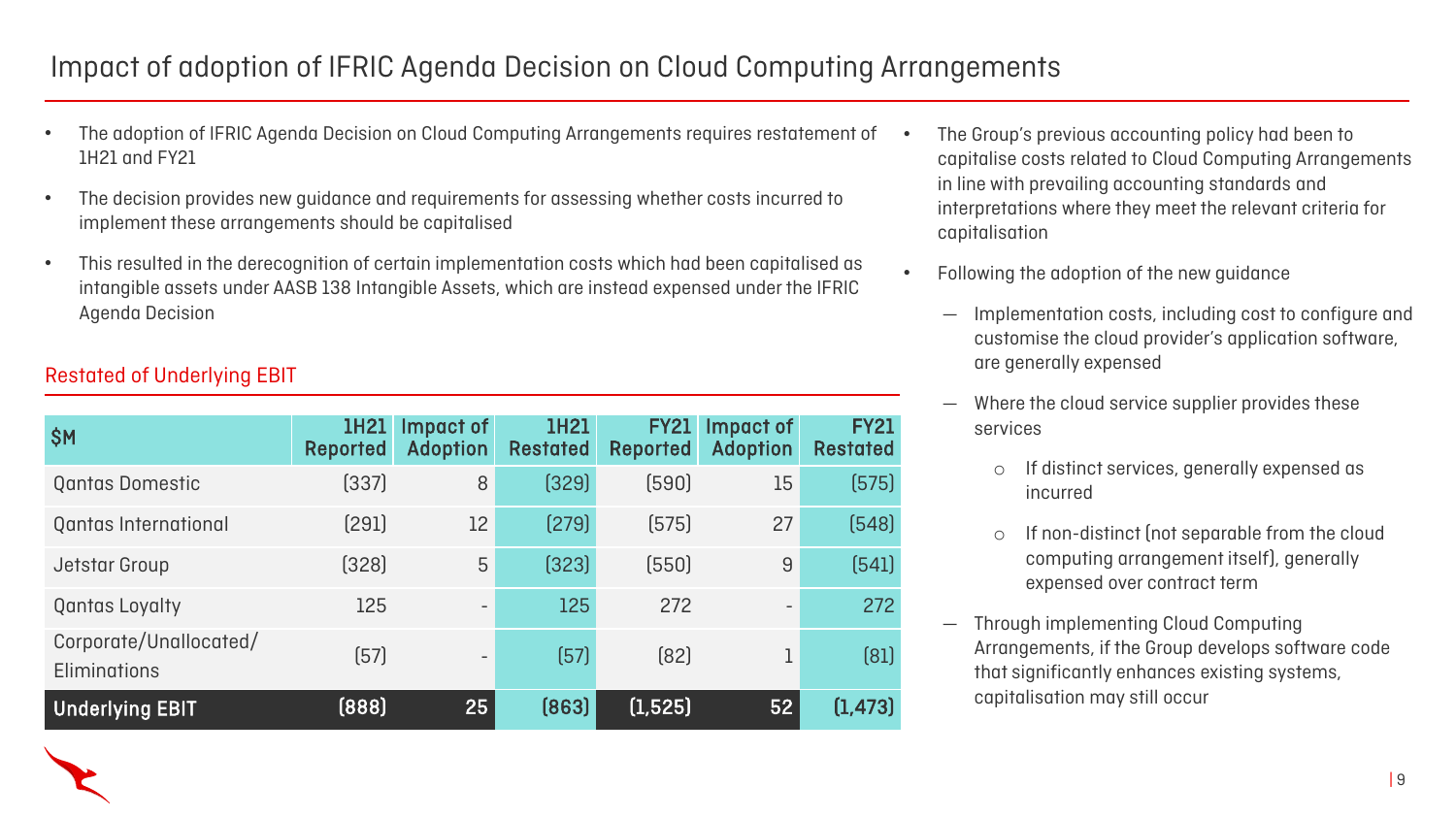## IFRIC Agenda Decision – Restatement of Balance Sheet and Income Statement 1H21 and FY21

| <b>SM</b>                 | <b>Reported</b> | <b>FY21</b> Impact of<br><b>Adoption</b> | <b>FY21</b><br><b>Restated</b> |
|---------------------------|-----------------|------------------------------------------|--------------------------------|
| Intangible assets         | 849             | (104)                                    | 745                            |
| Deferred tax assets       | 675             | 31                                       | 706                            |
| Net assets                | 516             | $[73]$                                   | 443                            |
| <b>Accumulated losses</b> | (3,087)         | $[73]$                                   | (3,160)                        |
| Total equity              | 516             | $[73]$                                   | 443                            |

### • Upon adoption, FY21 and 1H21 have been restated

- FY21 intangible assets were reduced by \$104m (recognised through retained earnings after tax)
- Amortisation expense decreased following restatement as a result of lower intangible assets on the Consolidated Balance Sheet
	- 1H21 amortisation reduced by \$25m
	- FY21 amortisation reduced by \$52m



| SM                            | Reported | <b>IH21</b> Impact of<br><b>Adoption</b> | 1H21    |         | <b>FY21</b> Impact of<br>Restated Reported Adoption | <b>FY21</b><br><b>Restated</b> |
|-------------------------------|----------|------------------------------------------|---------|---------|-----------------------------------------------------|--------------------------------|
| Depreciation and amortisation | (978)    | 25                                       | (953)   | [1.929] | 52                                                  | (1, 877)                       |
| Income tax benefit            | 386      | $[7]$                                    | 379     | 623     | (16)                                                | 607                            |
| Statutory loss after tax      | (1,081)  | 18                                       | [1,063] | (1,728) | 36                                                  | (1,692)                        |



### Restated Consolidated Balance Sheet

### Restated Consolidated Income Statement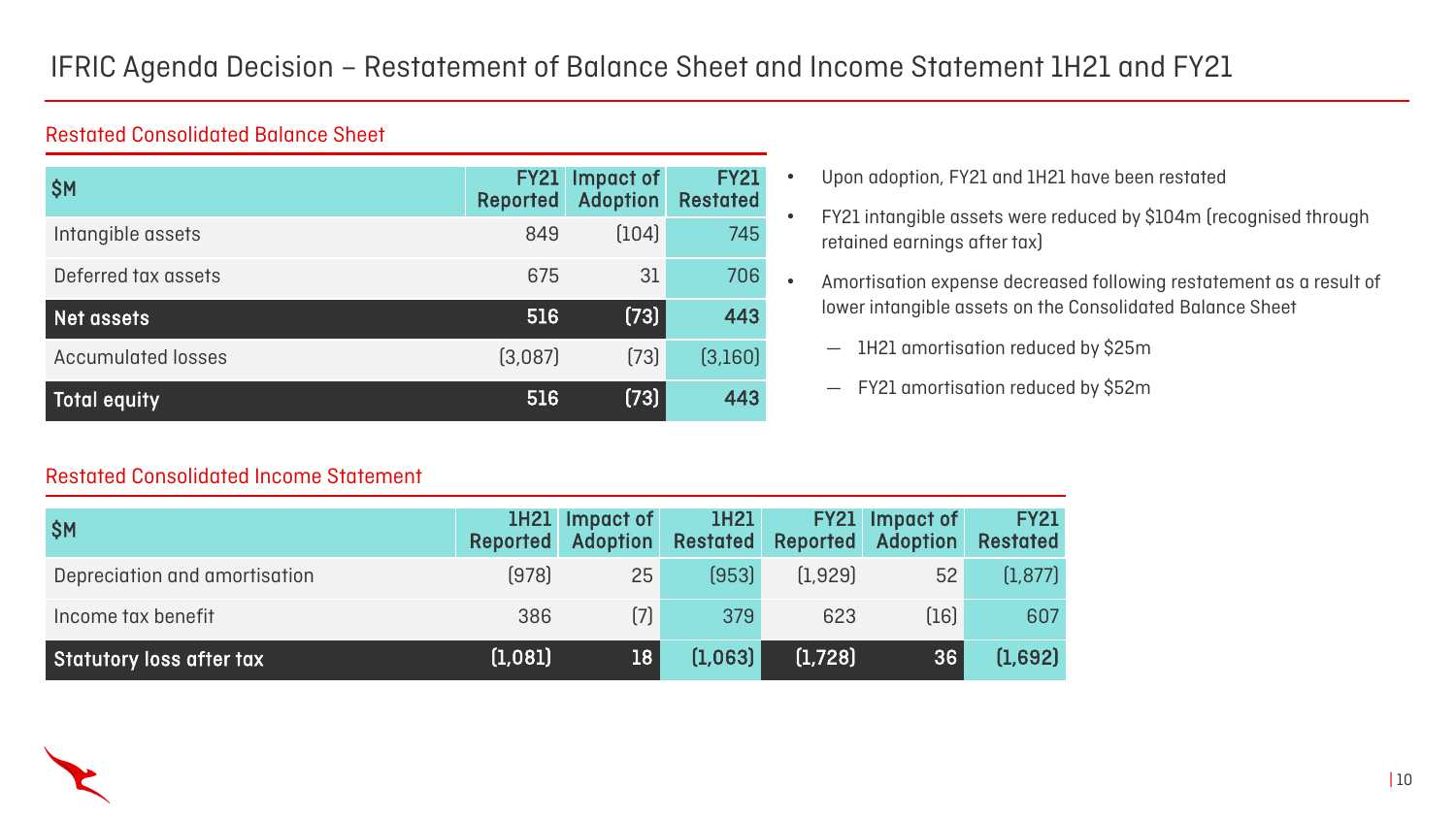## Cash flow

| \$M                             | <b>1H22</b>    | <b>1H21</b>       |
|---------------------------------|----------------|-------------------|
| Operating cash flows            | 137            | (861)             |
| Investing cash flows            | 415            | (514)             |
| Net free cash flow <sup>1</sup> | 552            | (1, 375)          |
| Financing cash flows            | [72]           | 468               |
| Cash at beginning of year       | 2,221          | 3,520             |
| Effects of FX on cash           | $\overline{4}$ | $\left( 7\right)$ |
| Cash at end of period           | 2,705          | 2,606             |

- Operating cash flow of \$137m driven by
	- Underlying EBITDA loss of (\$245)m
	- Favourable net working capital and other movements (predominately RRIA2) of \$505m
	- Net interest paid of (\$123)m
- Net investing cash flows of \$415m driven by
	- One-off inflows of \$754m relating to the Mascot land sale
	- Restricted gross investing cash outflow to prioritise debt reduction (\$339)m
- Financing cash flows of (\$72)m include
	- \$496m new debt raised since 30 June 2021
	- Debt repayments of (\$384)m of secured amortising debt
	- Net lease principal repayments of (\$184)m

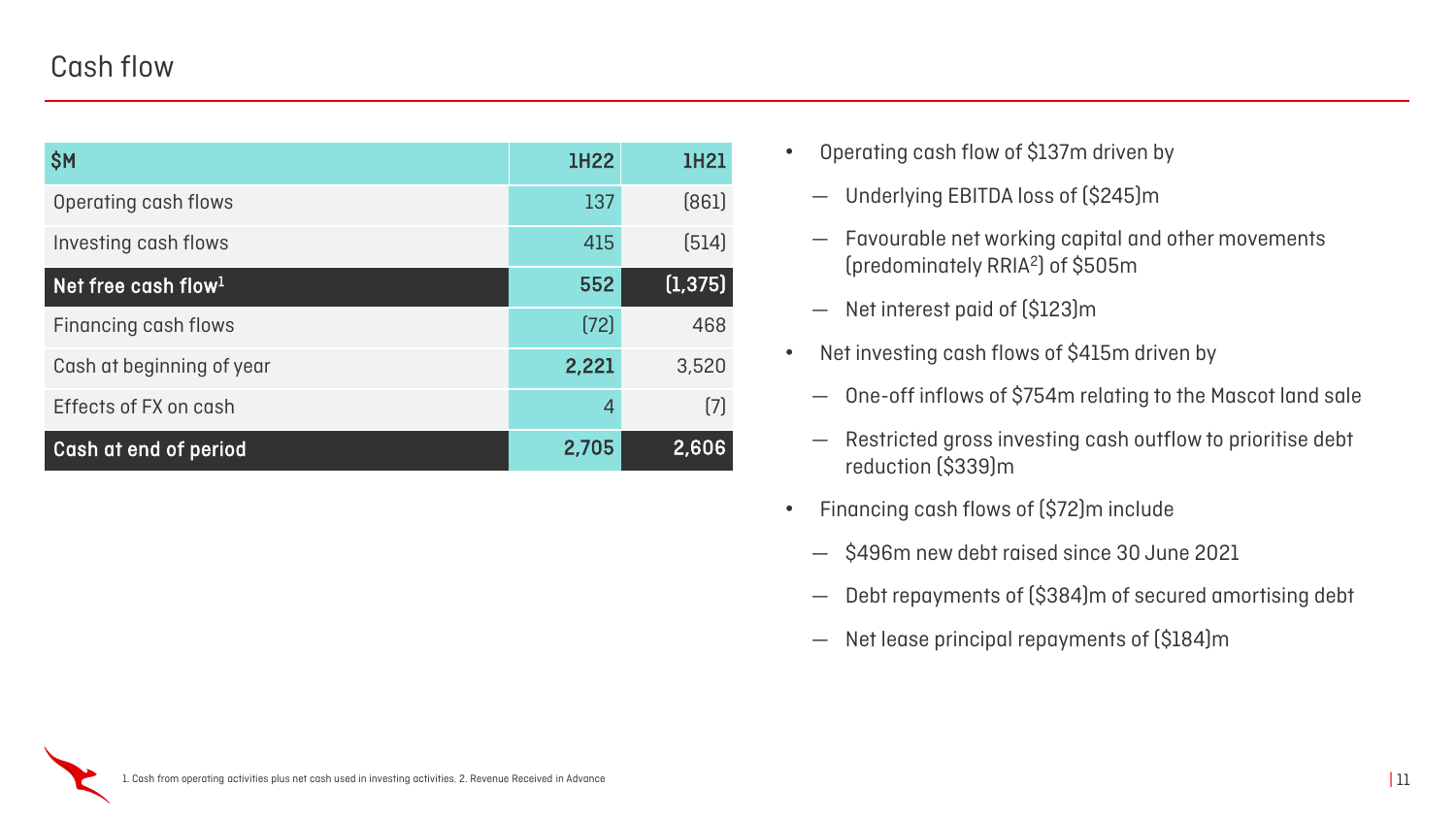## Revenue Received In Advance (RRIA)



• Future RRIA rebuild will be a result of capacity on sale,

# load factors and average fares

- $\bullet$  ~35% of pre-COVID<sup>1</sup> held bookings rebuilt as at 31 December 2021
	- ~45% of Group Domestic held bookings
	- ~30% of Group International held bookings
- Credit voucher balance of \$1.4b, increase of \$0.2b since June 2021
- Percentage of bookings using credit vouchers as payment remains steady
	- ~7% for Qantas
	- ~20% for Jetstar

Recovery and rebuild of Revenue Received in Advance supporting positive net free cash flow

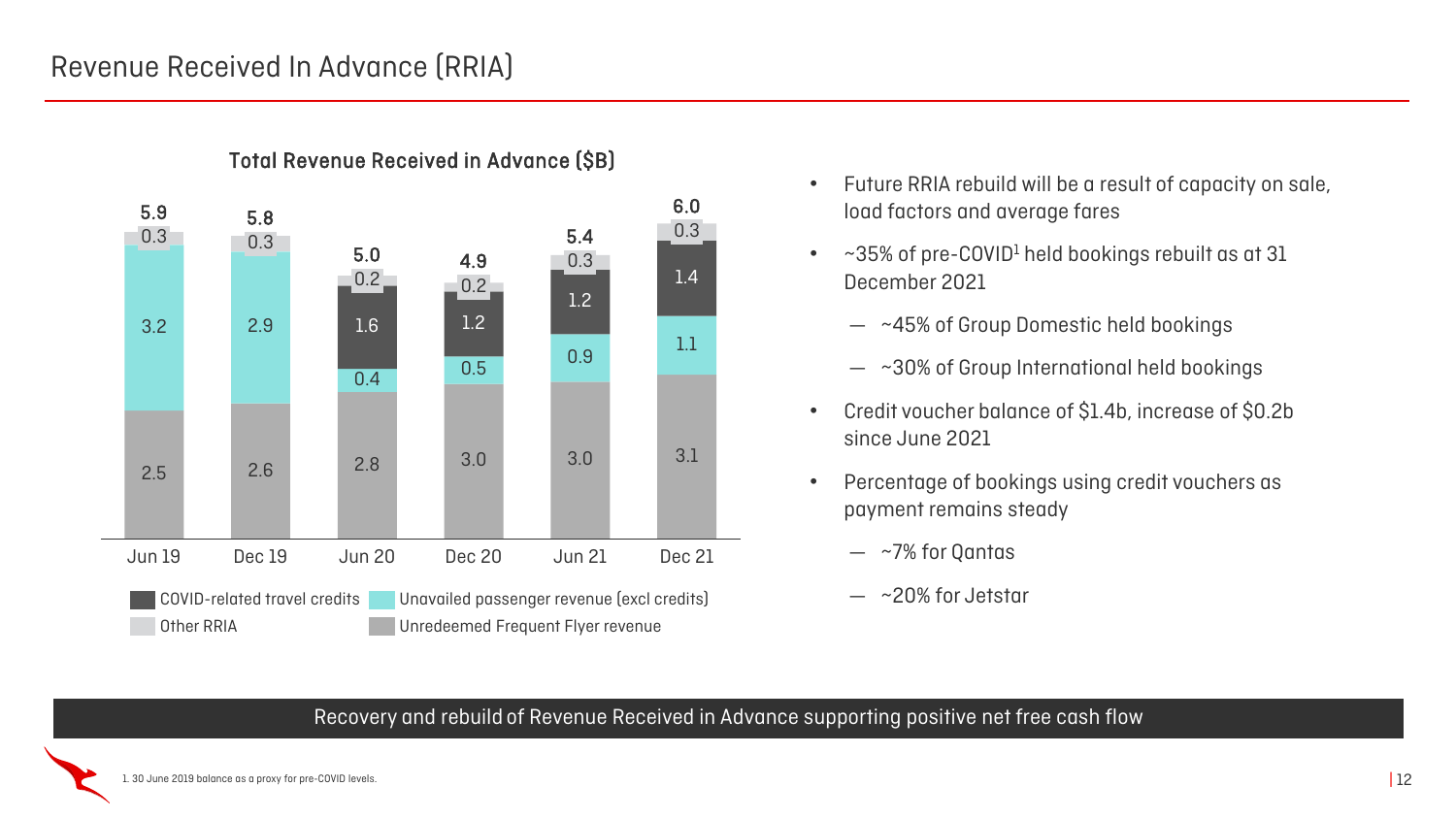policies. The calculated depreciation expense is referred to as notional depreciation. The carrying value of leased aircraft (AUD market value less accumulated notional depreciation) and an adjustment to exclude aircraft 1. Capitalised leased aircraft are included in the Group's Invested Capital at the AUD market value (referencing AVAC) of the aircraft at the date of commencing operations at the prevailing AUD/USD rate and is notionally d as capitalised leased aircraft. 2. Equal to the 12 months average of monthly Invested Capital. 3. Restated for the adoption of IFRIC Cloud Computing decision.

## Invested Capital calculation

| \$M\$                                                 | As at 31 Dec<br>2021 | As at 30 Jun<br>2021 <sup>3</sup> | As at 31 Dec<br><b>2020<sup>3</sup></b> |
|-------------------------------------------------------|----------------------|-----------------------------------|-----------------------------------------|
| Receivables (current and non-current)                 | 895                  | 633                               | 735                                     |
| Inventories                                           | 286                  | 279                               | 296                                     |
| Other assets (current and non-current)                | 938                  | 856                               | 602                                     |
| Investments accounted for under the equity method     | 72                   | 57                                | 65                                      |
| Property, plant and equipment                         | 10,288               | 10,787                            | 11,340                                  |
| Intangible assets                                     | 680                  | 745                               | 830                                     |
| Assets classified as held for sale                    | 3                    | 1                                 | 41                                      |
| Payables (current and non-current)                    | (1,897)              | (1, 857)                          | (1,890)                                 |
| Provisions (current and non-current)                  | (1, 873)             | (1, 825)                          | [2,133]                                 |
| Revenue received in advance (current and non-current) | [6,036]              | (5, 431)                          | (4, 907)                                |
| Capitalised leased aircraft <sup>1</sup>              | 1,852                | 1,751                             | 1,676                                   |
| <b>Invested Capital</b>                               | 5,208                | 5,996                             | 6,655                                   |



- Aircraft financed via leases are adjusted as if they were owned, i.e. all AASB16 accounting recognition and lease return provision are reversed and replaced with market value assets that are depreciated in line with other owned aircraft assets
- The resulting Invested Capital is used to determine Net Debt target range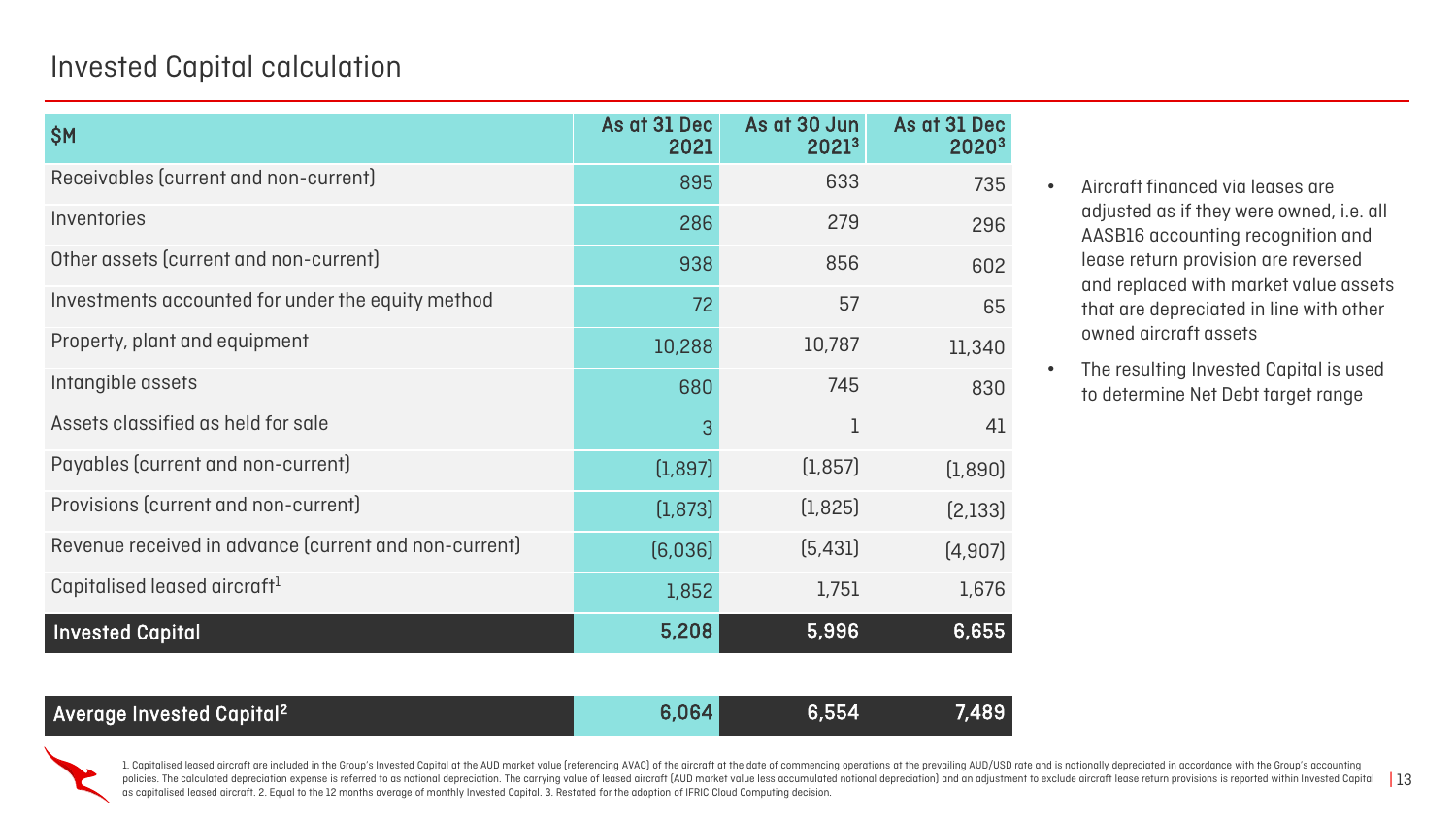## Return on Invested Capital (ROIC) calculation

| \$M                                         | 12 mths to<br><b>Dec 21</b> | 12 mths to<br>Dec 20 <sup>5</sup> |
|---------------------------------------------|-----------------------------|-----------------------------------|
| <b>Underlying EBIT</b>                      | (1,739)                     | (1, 368)                          |
| Add back: Lease depreciation under AASB 16  | 339                         | 400                               |
| Less: Notional depreciation <sup>1</sup>    | (106)                       | (107)                             |
| Less: Cash expenses for non-aircraft leases | [224]                       | (202)                             |
| <b>ROIC EBIT</b>                            | (1,730)                     | (1, 277)                          |
|                                             |                             |                                   |
| <b>SM</b>                                   | As at<br><b>31 Dec 21</b>   | As at<br>31 Dec 20 <sup>5</sup>   |
| Net working capital <sup>2</sup>            | (7,687)                     | (7, 297)                          |
| Fixed assets <sup>3</sup>                   | 11,043                      | 12,276                            |
| Capitalised leased aircraft <sup>1</sup>    | 1,852                       | 1,676                             |
| <b>Invested Capital</b>                     | 5,208                       | 6,655                             |
| <b>Average Invested Capital<sup>4</sup></b> | 6,064                       | 7,489                             |

| Return on Invested Capital (%) | (28.5) | (17.1) |
|--------------------------------|--------|--------|
|--------------------------------|--------|--------|



aircraft (AUD market value less accumulated notional depreciation) and an adjustment to exclude aircraft lease return provisions is reported within Invested Capital as capitalised leased aircraft. 2. Net working capital is 1. For calculating ROIC, all statutory aircraft leases balances and provisions relating to the leased aircraft are adjusted to represent the capitalised value of the leased aircraft, as if they were owned. Capitalised leas [referencing AVAC] of the aircraft at the date of commencing operations at the prevailing AUD/USD rate and is notionally depreciated in accordance with the Group's accounting policies. The calculated depreciation expense i Balance Sheet: receivables, inventories and other assets reduced by payables, provisions, revenue received in advance and assets classified as held for sale. 3. Fixed assets is the sum of the following items disclosed in t under the equity method, property, plant and equipment, intangible assets, and assets classified as held for sale. 4. Equal to the 12 months average of monthly Invested Capital. 5. Restated for the adoption of IFRIC Cloud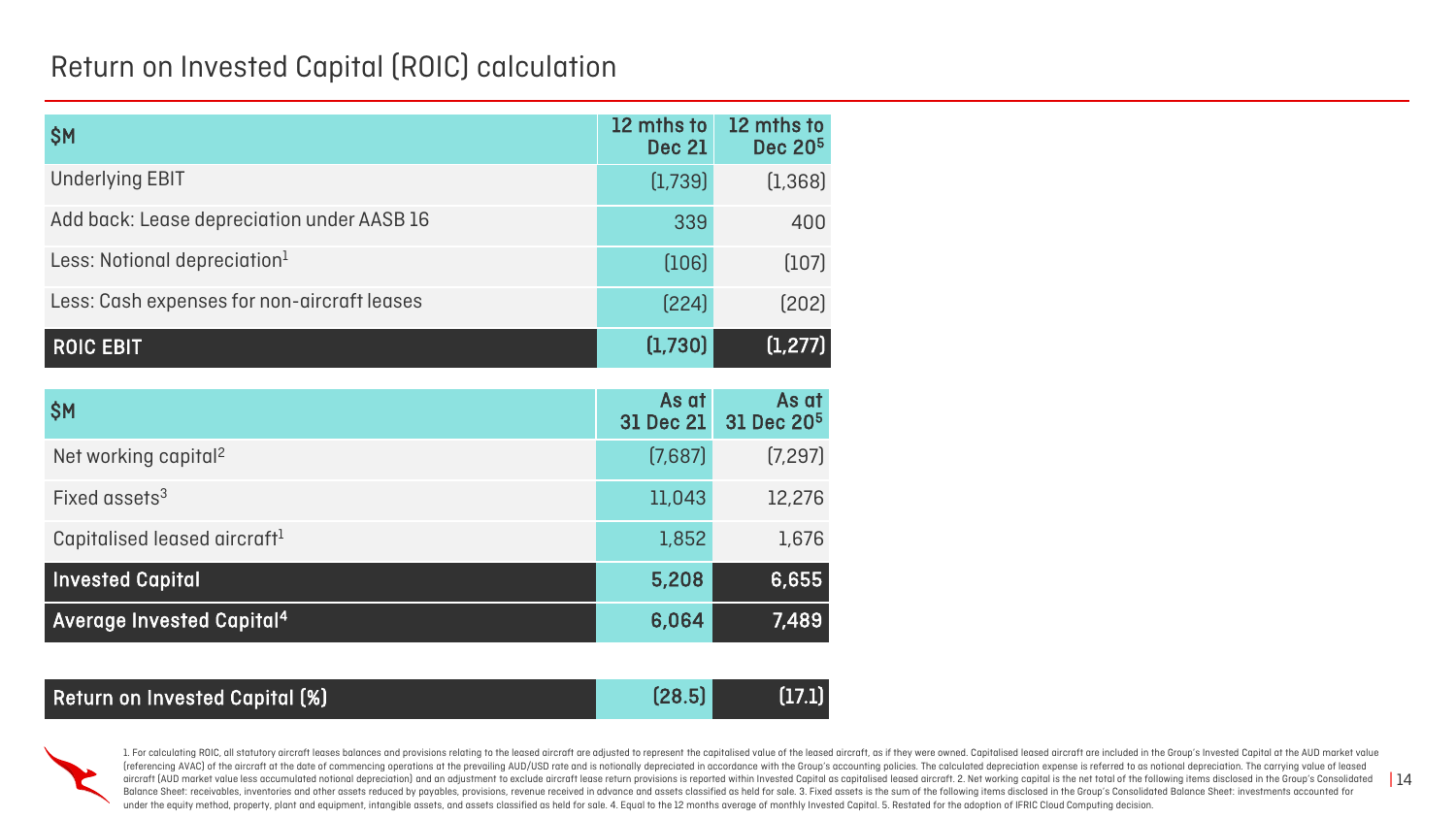1. Equal to the ROIC depreciation for the 12 months to 31 December 2021 and includes Group Underlying depreciation and amortisation (excluding lease depreciation under AASB 16), and notional depreciation on leased aircraft depreciation. 2. The appropriate level of Net Debt reflects the Qantas Group's size, measured by Invested Capital and is premised on maintaining ROIC above 10%.

## apital for trailing 12 months

preciation on aircraft operating leases

range during COVID at \$4.5b to \$5.6b

- Net Debt target range = 2.0x 2.5x ROIC EBITDA where EBITDA achieves a fixed 10% ROIC
- At average Invested Capital of \$6.1b, optimal Net Debt range is \$4.4b to \$5.5b

## Net Debt target range

### Group leverage target consistent with investment grade credit metrics

|                                    | <b>Dec 20</b><br>\$B | <b>Jun 21</b><br>\$B | <b>Dec 21</b><br>\$B     |                                                      |
|------------------------------------|----------------------|----------------------|--------------------------|------------------------------------------------------|
| <b>Average Invested Capita</b>     | 7.5                  | 6.6                  | 6.1                      | <b>Invested Capital</b>                              |
|                                    |                      |                      |                          |                                                      |
| Invested Capital x 10%             | 0.75                 | 0.66                 | 0.61                     | 10% ROIC EBIT                                        |
| Includes notional depre            | 1.68                 | 1.61                 | 1.58                     | plus rolling 12 month ROIC depreciation <sup>1</sup> |
|                                    | 2.43                 | 2.27                 | 2.19                     | EBITDA where $ROIC = 10\%$                           |
|                                    |                      |                      | Dynamic range reinstated |                                                      |
| Net Debt target range <sup>2</sup> | 4.9                  | 4.5                  | 4.4                      | Net Debt at 2.0x EBITDA where ROIC = $10\%$          |
|                                    | 6.1                  | 5.7                  | 5.5                      | Net Debt at 2.5x EBITDA where ROIC = $10\%$          |
| <b>Conservatively held range</b>   |                      |                      |                          |                                                      |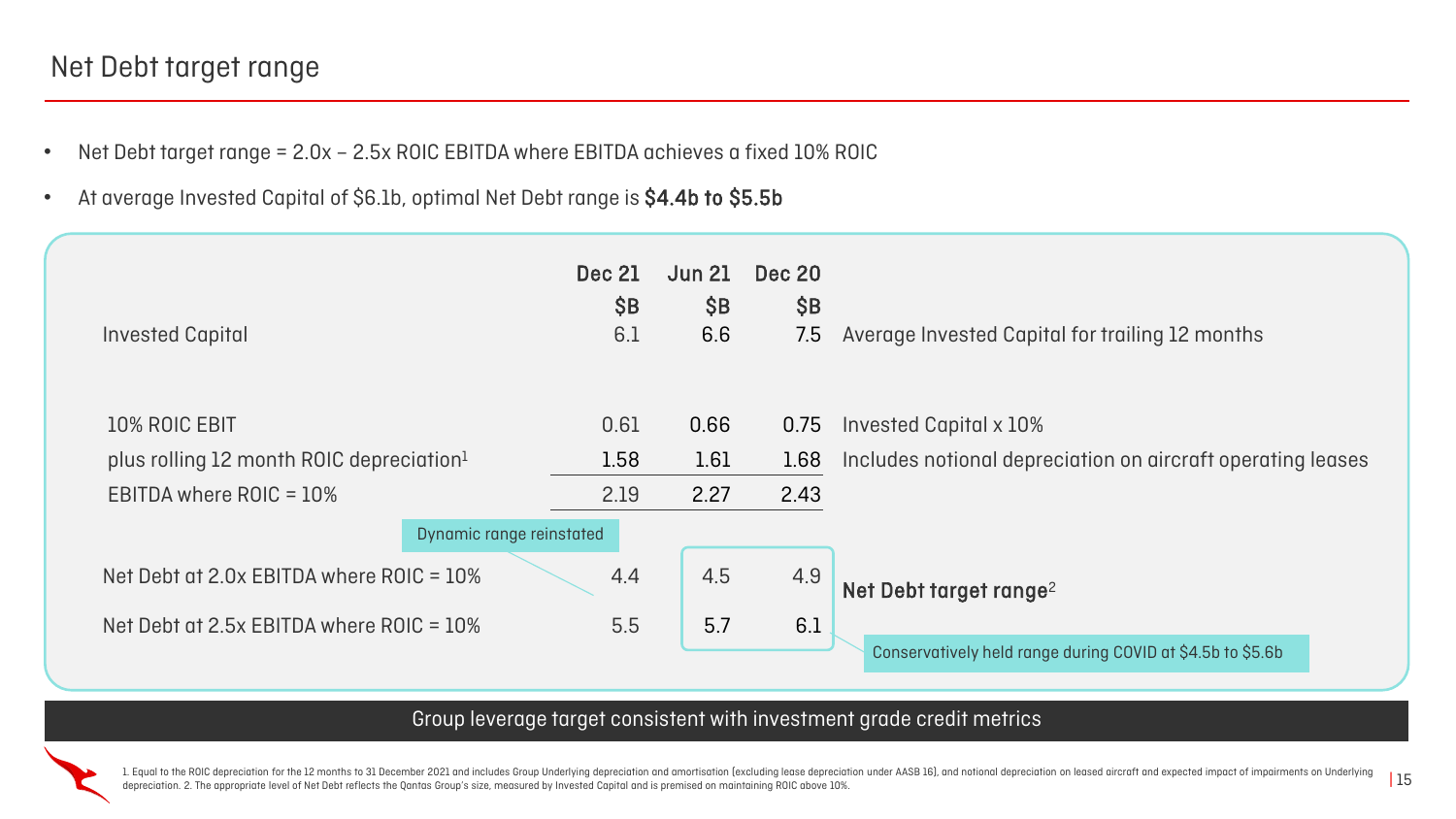## Net Debt and liquidity position

- Net Debt decreased by \$0.4b for the 6 months to December 2021
	- Borrowing activity for the period included
		- o 1H22 new unsecured borrowings of (\$0.5)b
		- o Repayment of \$0.4b secured amortising debt
	- Increase in cash balance supported by proceeds from the sale of Mascot land

- Committed undrawn facilities of \$1.6b
- The Group also maintains an unencumbered asset base of >\$2.4b



1. Net on Balance Sheet debt includes interest-bearing liabilities and the fair value of hedges related to debt reduced by cash and cash equivalents. 2. Capitalised aircraft lease liabilities are measured at fair value at term on a principal and interest basis. Residual value of capitalised aircraft lease liability denominated in foreign currency is translated at the long-term exchange rate. 3. Net Debt under the Group's Financial Framework aircraft lease liabilities. 4. Favourable variance shown as positive amounts.

| \$M                                                             | As at<br><b>31 Dec 21</b> | As at<br><b>30 Jun 21</b> | Change <sup>4</sup> |
|-----------------------------------------------------------------|---------------------------|---------------------------|---------------------|
| Current interest-bearing liabilities on<br><b>Balance Sheet</b> | 952                       | 969                       | 17                  |
| Non-current interest-bearing liabilities<br>on Balance Sheet    | 6,037                     | 5,861                     | (176)               |
| Cash at end of period                                           | [2,705]                   | [2, 221]                  | 484                 |
| Net on Balance Sheet debt <sup>1</sup>                          | 4,284                     | 4,609                     | 325                 |
| Capitalised aircraft lease liabilities <sup>2</sup>             | 1,240                     | 1,281                     | 41                  |
| Net Debt <sup>3</sup>                                           | 5,524                     | 5,890                     | 366                 |
|                                                                 |                           |                           |                     |
| \$M                                                             | As at<br><b>31 Dec 21</b> | As at<br><b>30 Jun 21</b> | Change <sup>4</sup> |
| Cash and cash equivalents at end of<br>period                   | 2,705                     | 2,221                     | 484                 |
| Undrawn facilities                                              | 1,575                     | 1,575                     |                     |
| <b>Total liquidity</b>                                          | 4,280                     | 3,796                     | 484                 |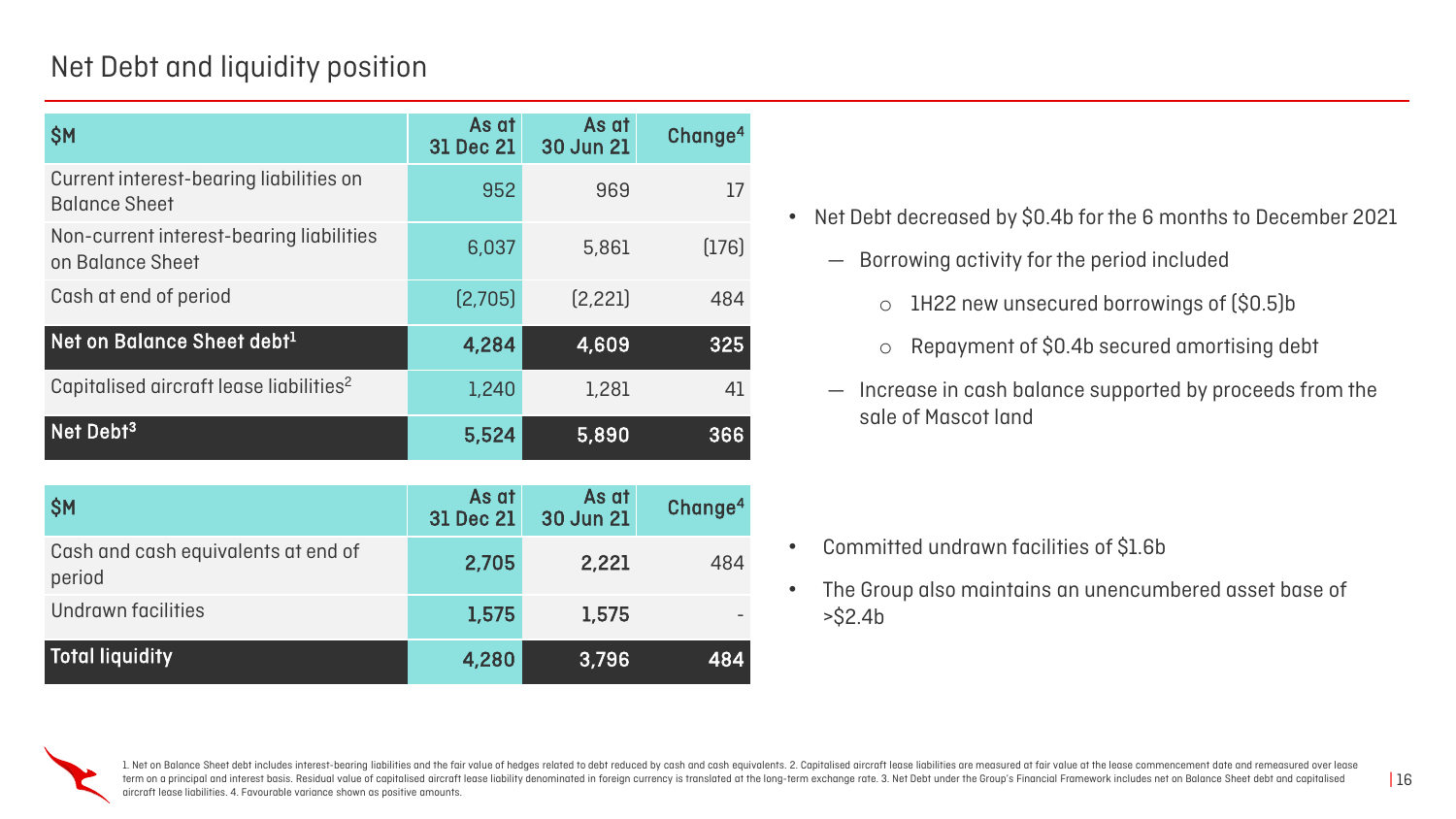## Net Debt movement consistent with Financial Framework

| \$M                                                | <b>1H22</b> | 1H21     |
|----------------------------------------------------|-------------|----------|
| <b>Opening Net Debt</b>                            | (5,890)     | (4, 734) |
| Net cash from operating activities                 | 137         | (861)    |
| Less: Net lease principal repayments under AASB 16 | (184)       | (219)    |
| Add: Principal portion of aircraft lease rentals   | 78          | 119      |
| <b>Funds From Operations</b>                       | 31          | (961)    |
| Net cash from investing activities                 | 415         | (514)    |
| Lease adjustment for Freighter conversion          | $[30]$      |          |
| <b>Net Capital Expenditure</b>                     | 385         | (514)    |
| Dividend paid to shareholders                      |             |          |
| Payments for share buy-back                        |             |          |
| <b>Shareholder Distributions</b>                   |             |          |
| Payment for treasury shares                        |             |          |
| Net equity raise funds                             |             | 58       |
| FX revaluations and other fair value movements     | (50)        | 99       |
| <b>Closing Net Debt</b>                            | (5, 524)    | (6,052)  |

• The Financial Framework considers aircraft leases as part of Net

- Debt
	- Aircraft leases are initially recognised in Net Debt at fair value
	- Principal portions of rentals are treated as debt reduction
	- Purchase of aircraft leases are treated as refinancing
	- Commencing (or returning) aircraft leases are treated as capital acquisitions / borrowings (or capital disposals / repayments)
	-
	- The adoption of AASB 16 does not change the Financial Framework that guides the Group's capital decisions



— AASB 16 Leases was adopted at 1 July 2019 and applied retrospectively. Under AASB 16, leases are recognised on the balance sheet and measured as the present value of future lease payments. This differs to the fair value at recognition approach under the Financial Framework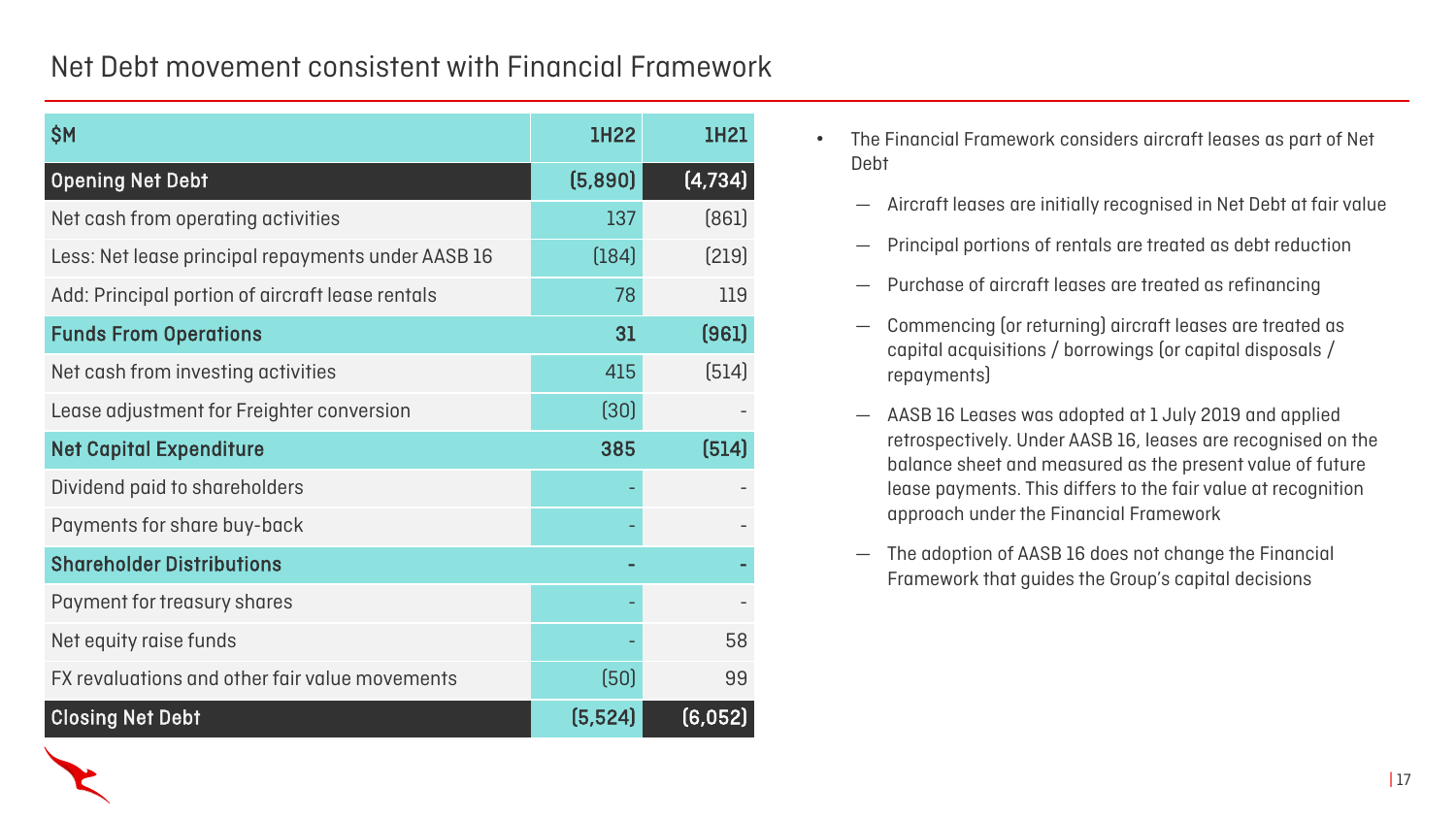| c/ASK                                                                    | <b>1H22</b> |
|--------------------------------------------------------------------------|-------------|
| Total Unit Cost <sup>1</sup>                                             | 17.86       |
| Excluding:                                                               |             |
| Fuel                                                                     | (3.51)      |
| Impact of changes in the discount rate and other actuarial assumptions   | 0.22        |
| Share of net (loss) of investments accounted for under the equity method | [0.35]      |
| <b>Ex-Fuel Unit Cost<sup>2</sup></b>                                     | 14.22       |
| Excluding:                                                               |             |
| Depreciation                                                             | [6.06]      |
| Impairment                                                               |             |
| <b>Normalised Ex-Fuel Unit Cost</b>                                      | 8.16        |

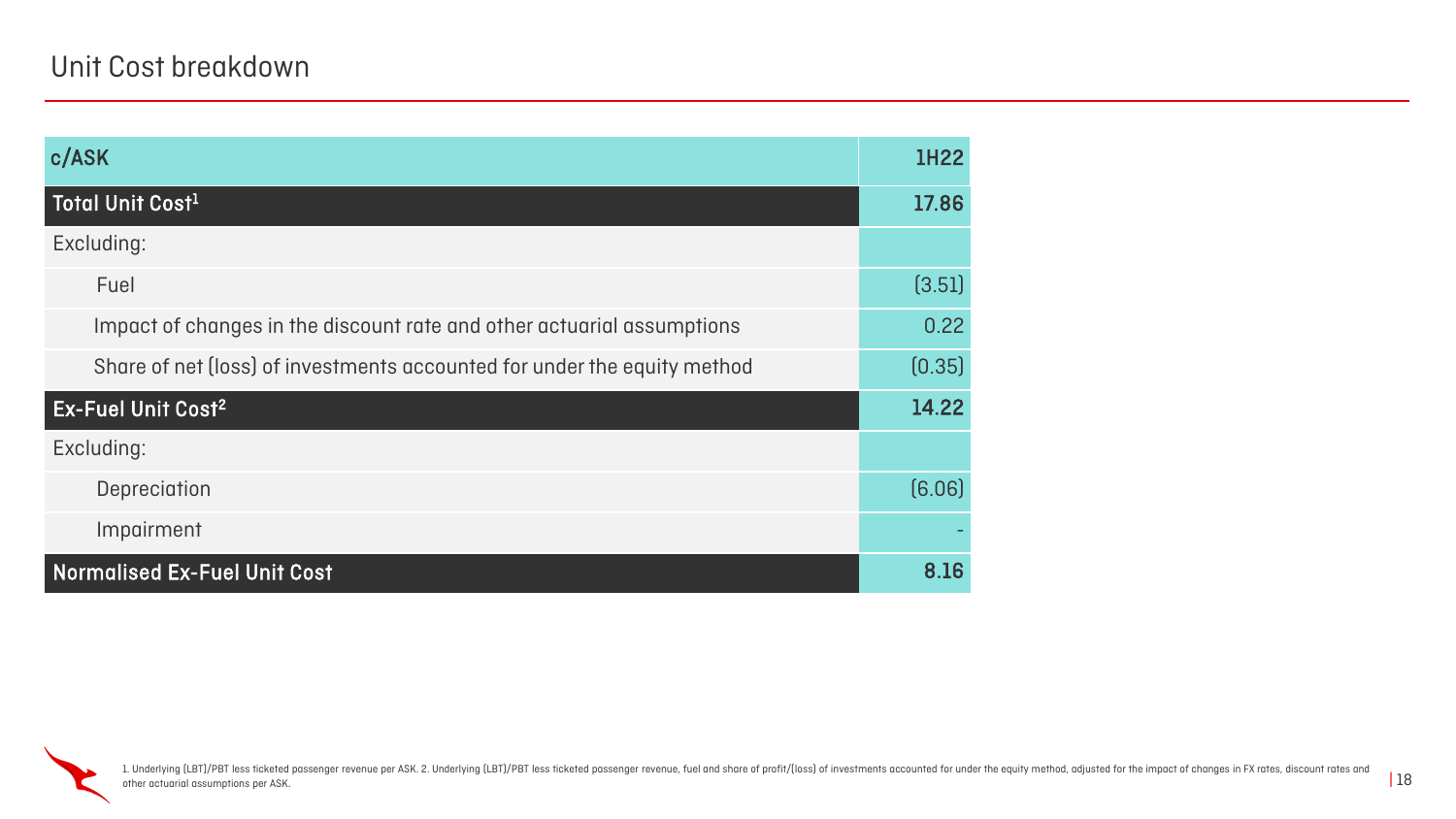

In addition to the packages outlined in the table

- \$65m in support was paid to employees through RDAC and IAS
- Domestic Airport Security Cost Support and Airservices Fee Waiver also provided support to other suppliers of the Group (including government-owned corporations)
	- As a result the providers have offered waivers to the Group of \$59m in 1H22
- The Group provided services for vital passenger and freight services including RANS, DANS, TANS (Part 2)<sup>1,</sup> IFAM and repatriation flying
	- These services accounted for \$311m in revenue for the Group in 1H22
	- After offsetting the costs to operate these services the net benefit of this flying was ~\$18m

### COVID-19 aviation industry support packages

| <b>SM</b>                                             | 1H22 |
|-------------------------------------------------------|------|
| <b>Retaining Domestic Airline Capability (RDAC)</b>   | 29   |
| International Aviation Support (IAS)                  | 84   |
| Tourism Aviation Network Support (TANS Part 1)        | 22   |
| <b>Domestic Airport Security Cost Support (DASCS)</b> |      |
| Total                                                 |      |

• Federal Government support was provided chiefly in response to border



• Support tapered towards the end of 1H22 and will wind down in 2H22 as

• RDAC and IAS programs focused on retaining core aviation capability, with airline readiness linked to the broader ability of the domestic tourism sector to recover and to meet demand for Australians returning from overseas in large numbers once international borders opened. The program ensured readiness capability, including expedited staff training and maintenance to bring aircraft out of hibernation

- borders normalise
- 
- by funding half price tickets on key leisure routes
- Security Regulations 2005

• The TANS programs (Part 1) helped stimulate domestic tourism demand

• DASCS program provided funding to meet eligible costs related to mandatory security screening obligations under the Aviation Transport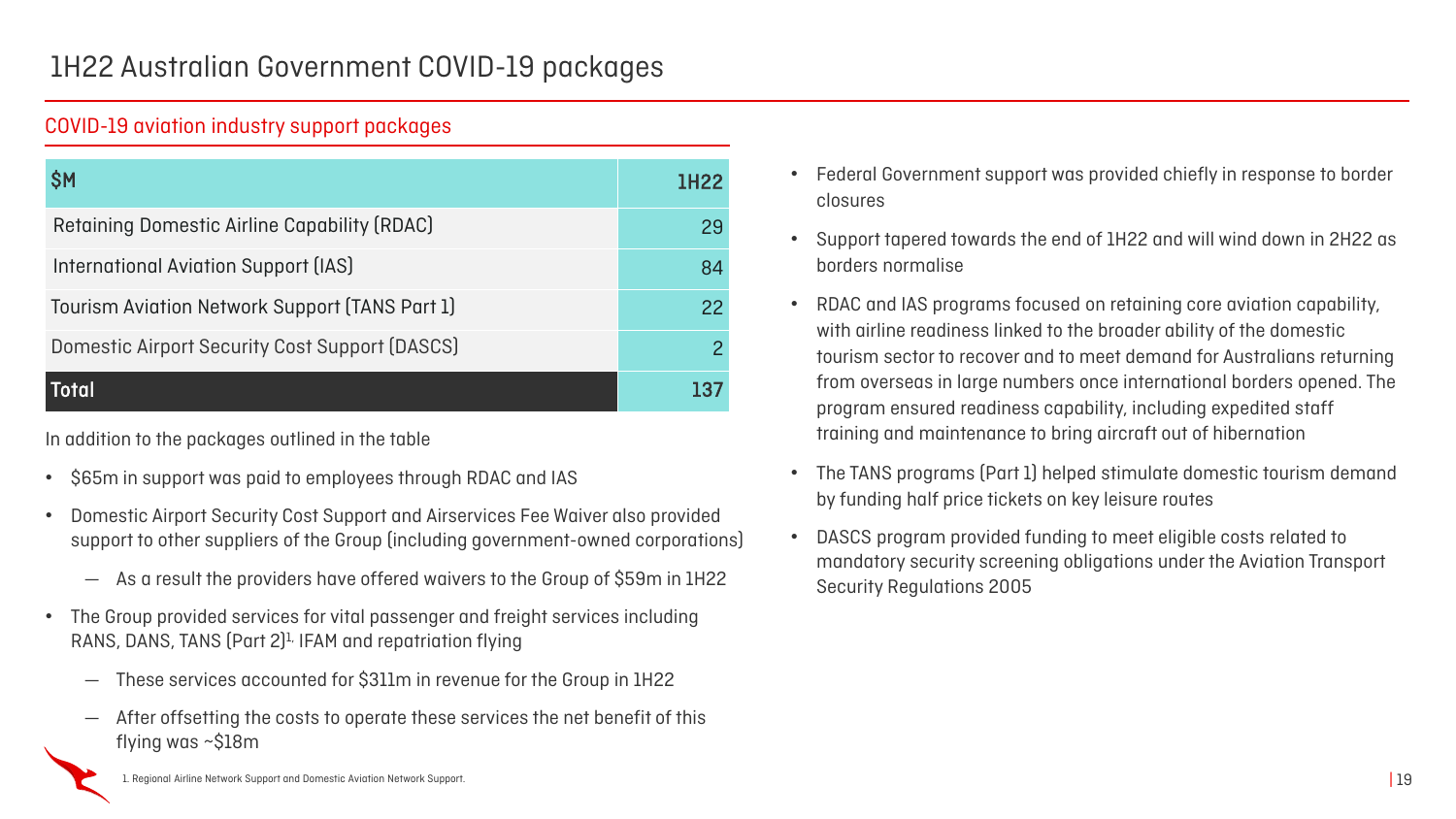## Group Fleet as at 31 December 2021

| <b>Aircraft Type</b>             | <b>1H22</b> | <b>FY21</b> | <b>Change</b>                                                          |
|----------------------------------|-------------|-------------|------------------------------------------------------------------------|
| $A380 - 8001$                    | 10          | 12          | [2]                                                                    |
| A330-200                         | 18          | 18          | $\overline{\phantom{a}}$                                               |
| A330-300                         | 10          | 10          | $\overline{\phantom{a}}$                                               |
| 737-800                          | 75          | 75          |                                                                        |
| 787-9                            | 11          | 11          |                                                                        |
| <b>Total Qantas</b>              | 124         | 126         | (2)                                                                    |
| 717-200                          | 20          | 20          |                                                                        |
| Q200/Q300                        | 19          | 19          |                                                                        |
| Q400                             | 31          | 31          |                                                                        |
| F100                             | 18          | 18          |                                                                        |
| A320-200                         | 11          | 10          | $\mathbf 1$                                                            |
| <b>Total QantasLink</b>          | 99          | 98          | 1                                                                      |
| A320-200 <sup>2</sup>            | 60          | 61          | $\left(1\right)$                                                       |
| A321-200                         | 6           | 6           | $\overline{\phantom{a}}$                                               |
| 787-8                            | 11          | 11          |                                                                        |
| <b>Total Jetstar</b>             | 77          | 78          | $\begin{array}{c} \begin{array}{c} \text{(1)} \end{array} \end{array}$ |
| 737-300F/737-400F                | 5           | 5           |                                                                        |
| 767-300F                         |             |             |                                                                        |
| A321-200F <sup>3</sup>           | 3           | 3           |                                                                        |
| <b>Total Freight<sup>4</sup></b> | 9           | 9           |                                                                        |
| <b>Total Group</b>               | 309         | 311         | (2)                                                                    |

- Group fleet<sup>5</sup> of 309 aircraft as at 31 December 2021
- Movements in 1H22 include
	- Two A380-800s no longer returning to service
	- One A320-200 transferred from Jetstar to QantasLink
- Other significant, new capacity arrangements include
	- E190s capacity hire arrangement with Alliance Aviation supporting emerging Central Australia and Northern Territory demand (currently operating 5, with options up to 18 available)
	- Access to additional four A320-200 from Jetstar Japan providing additional optional capacity to Jetstar Australia



1. Decision to return 10 x A380s to service announced August 2021. 2. Includes Jetstar Asia (Singapore) fleet [13 x A320s), excludes Jetstar Japan. 3. Includes Jetstar A321-200s converted to freighter aircraft. 4.Qantas Gr aircraft, 7 x BAe146 freighter aircraft (not included in the table) taking the total freight fleet to 19 aircraft. 5. Includes purchased and leased aircraft but excludes wet-leased aircraft.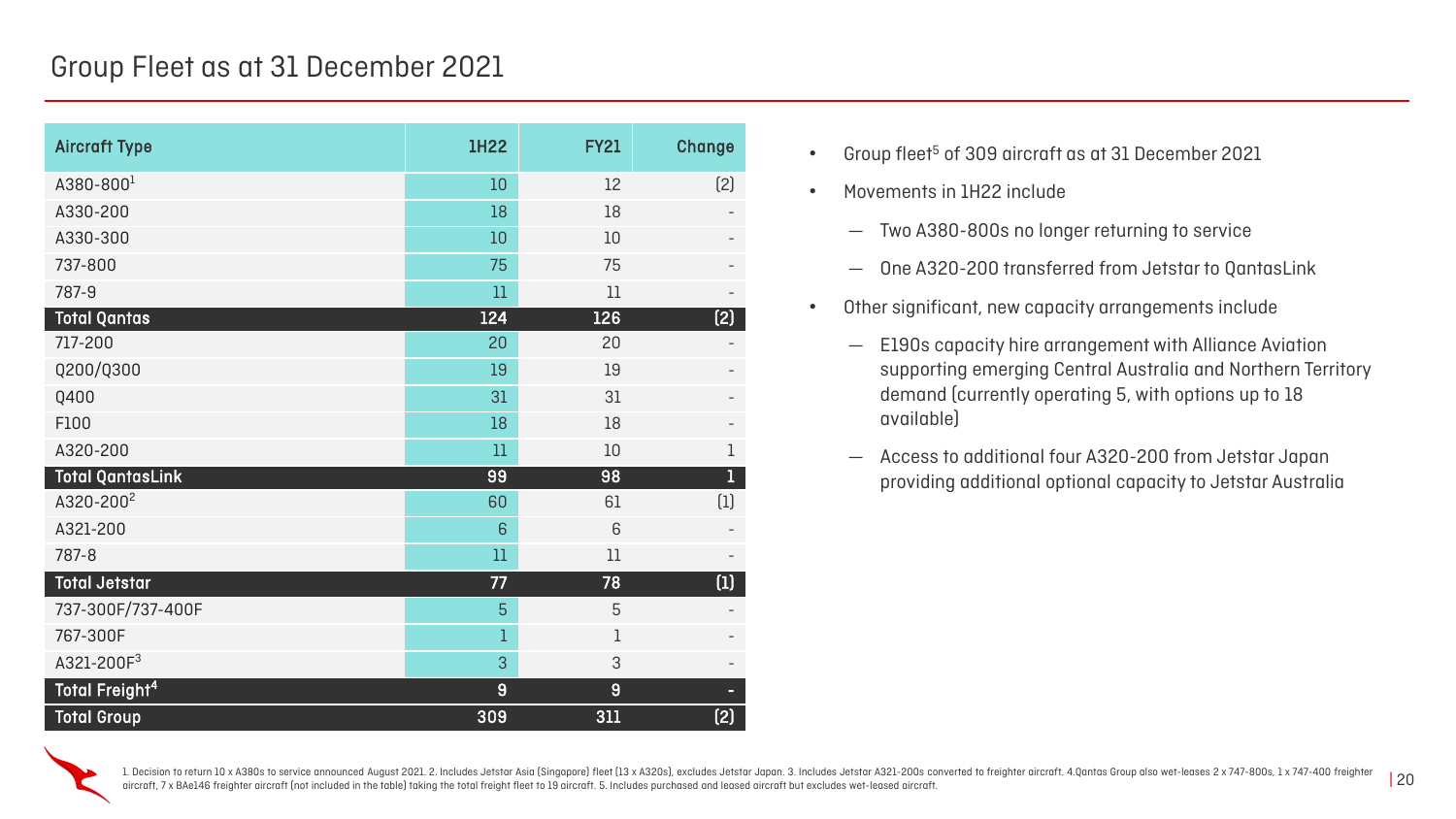# Supplementary Segment Information



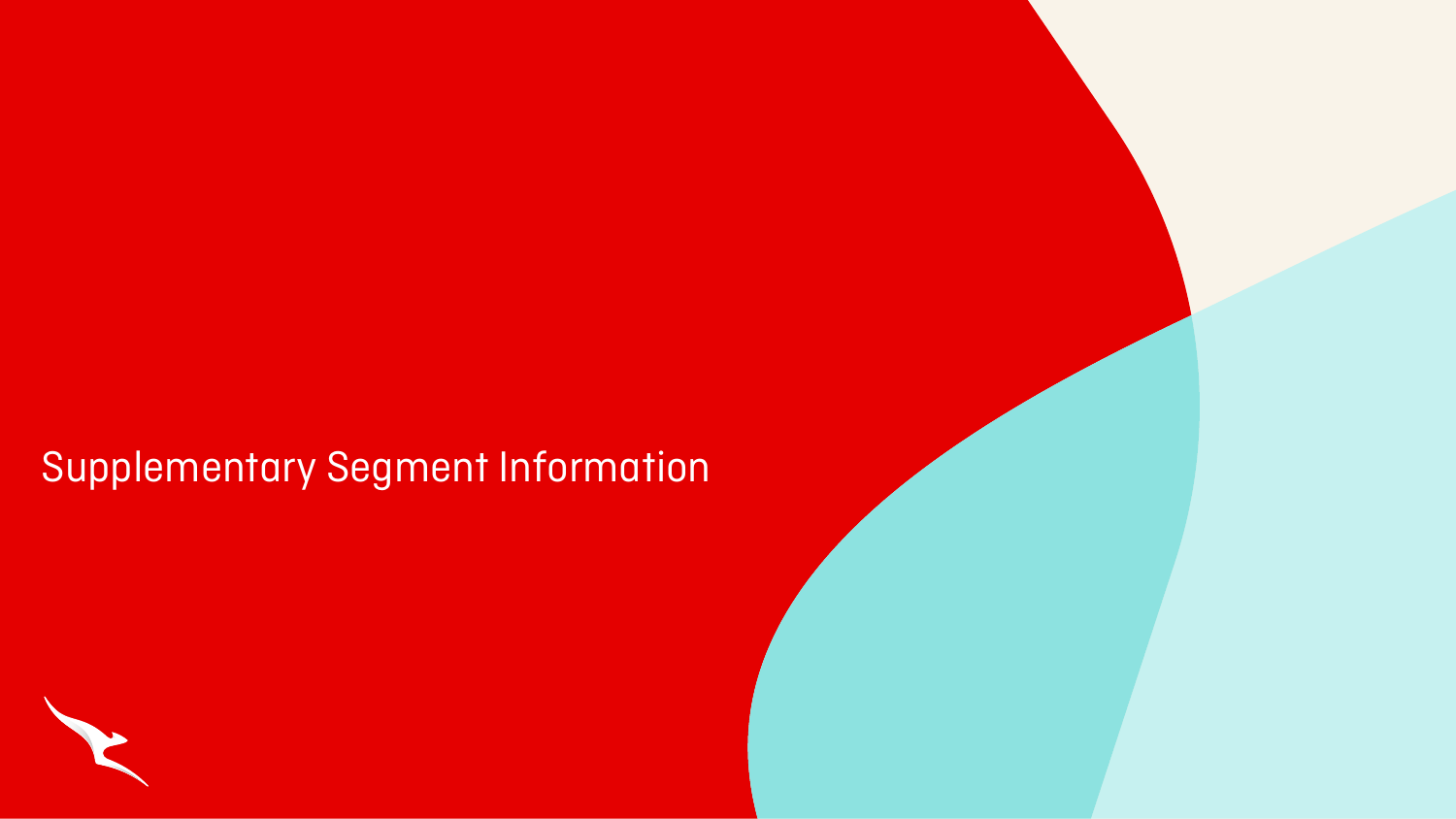## 1H22 Group and Group Domestic Traffic Statistics vs Pre-COVID

|                                        | 1Q22  | <b>Pre-COVID</b><br><b>1Q19</b> | Change (%)    | <b>2Q22</b> | <b>Pre-COVID</b><br><b>2Q19</b> | Change [%]    | <b>IH22</b> | Pre-COVID<br>1H19 | Change [%]    |
|----------------------------------------|-------|---------------------------------|---------------|-------------|---------------------------------|---------------|-------------|-------------------|---------------|
| <b>Qantas Group Operations</b>         |       |                                 |               |             |                                 |               |             |                   |               |
| Passengers carried ('000)              | 2,153 | 14,103                          | [85]          | 3,253       | 14,397                          | (77)          | 5,406       | 28,500            | [81]          |
| Revenue Passenger Kilometres (m)       | 2,790 | 32,372                          | (91)          | 4,313       | 32,586                          | [87]          | 7,103       | 64,958            | [89]          |
| Available Seat Kilometres (m)          | 5,627 | 38,698                          | [85]          | 7,879       | 38,156                          | $[79]$        | 13,506      | 76,854            | $[82]$        |
| Revenue Seat Factor [%]                | 49.6  | 83.7                            | $(34.1)$ ppts | 54.7        | 85.4                            | $(30.7)$ ppts | 52.6        | 84.5              | $(31.9)$ ppts |
| Group Unit Revenue (c/ASK)             | 8.3   | 8.7                             | (5)           | 8.5         | 9.2                             | [8]           | 8.4         | 8.9               | (6)           |
| <b>Qantas Domestic</b>                 |       |                                 |               |             |                                 |               |             |                   |               |
| Passengers carried ('000)              | 1,333 | 5,723                           | (77)          | 1,899       | 5,694                           | (67)          | 3,232       | 11,417            | (72)          |
| Revenue Passenger Kilometres (m)       | 1,708 | 6,961                           | $[75]$        | 2,103       | 6,827                           | [69]          | 3,811       | 13,788            | (72)          |
| Available Seat Kilometres (m)          | 3,494 | 8,792                           | [60]          | 4,183       | 8,522                           | (51)          | 7,677       | 17,314            | $[56]$        |
| Revenue Seat Factor [%]                | 48.9  | 79.2                            | $[30.3]$ ppts | 50.3        | 80.1                            | $(29.8)$ ppts | 49.6        | 79.6              | $(30.0)$ ppts |
| <b>Jetstar Domestic</b>                |       |                                 |               |             |                                 |               |             |                   |               |
| Passengers carried ('000)              | 543   | 3,545                           | (85)          | 1,097       | 3,663                           | (70)          | 1,640       | 7,208             | (77)          |
| Revenue Passenger Kilometres (m)       | 815   | 4,258                           | [81]          | 1,365       | 4,253                           | [68]          | 2,180       | 8,511             | (74)          |
| Available Seat Kilometres (m)          | 1,497 | 4,875                           | [69]          | 2,203       | 4,818                           | (54)          | 3,700       | 9,693             | [62]          |
| Revenue Seat Factor [%]                | 54.4  | 87.3                            | $(32.9)$ ppts | 62.0        | 88.3                            | $(26.3)$ ppts | 58.9        | 87.8              | $(28.9)$ ppts |
| <b>Group Domestic</b>                  |       |                                 |               |             |                                 |               |             |                   |               |
| Available Seat Kilometres (m)          | 4,991 | 13,667                          | $[63]$        | 6,386       | 13,340                          | $[52]$        | 11,377      | 27,007            | (58)          |
| Group Domestic Unit Revenue change [%] |       |                                 | $[31]$        |             |                                 | (35)          |             |                   | [33]          |

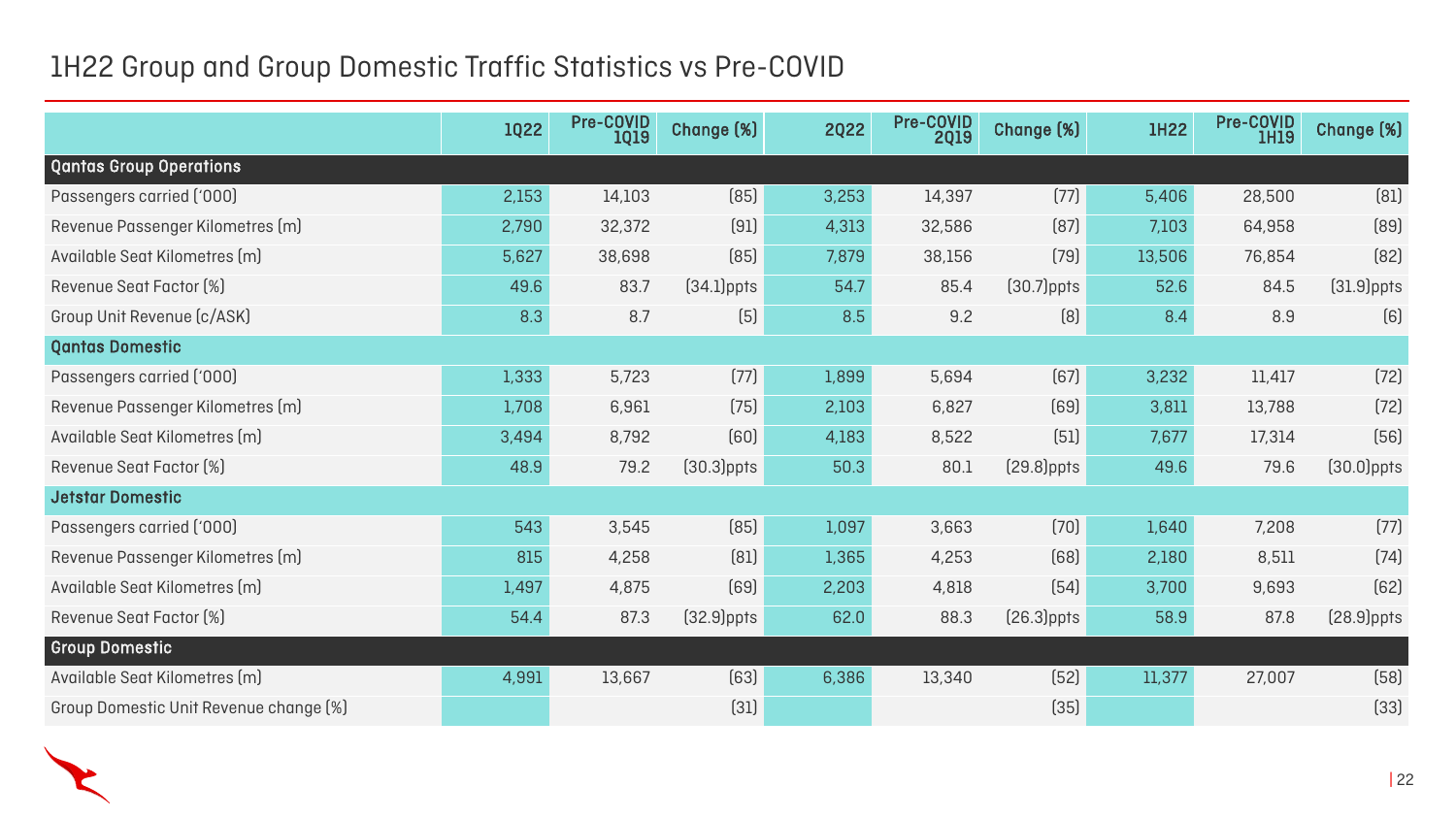## 1H22 Group International Traffic Statistics vs Pre-COVID

|                                             | 1022 | <b>Pre-COVID</b><br><b>1Q19</b> | Change [%]    | <b>2Q22</b> | Pre-COVID<br><b>2Q19</b> | Change [%]    | <b>IH22</b> | Pre-COVID<br>1H19 | Change [%]     |
|---------------------------------------------|------|---------------------------------|---------------|-------------|--------------------------|---------------|-------------|-------------------|----------------|
| <b>Qantas International</b>                 |      |                                 |               |             |                          |               |             |                   |                |
| Passengers carried ('000)                   | 28   | 2,184                           | (99)          | 91          | 2,244                    | (96)          | 119         | 4,428             | (97)           |
| Revenue Passenger Kilometres (m)            | 69   | 14,911                          | (100)         | 703         | 15,133                   | (95)          | 772         | 30,044            | (97)           |
| Available Seat Kilometres (m)               | 154  | 17,691                          | (99)          | 1,091       | 17,460                   | (94)          | 1,245       | 35,151            | (96)           |
| Revenue Seat Factor [%]                     | 44.8 | 84.3                            | $(39.5)$ ppts | 64.4        | 86.7                     | $[22.3]$ ppts | 62.0        | 85.5              | $(23.5)$ ppts  |
| Jetstar International                       |      |                                 |               |             |                          |               |             |                   |                |
| Passengers carried ('000)                   | 218  | 1,587                           | [86]          | 100         | 1,651                    | (94)          | 318         | 3,238             | (90)           |
| Revenue Passenger Kilometres (m)            | 164  | 4,706                           | (97)          | 74          | 4,683                    | $[98]$        | 238         | 9,389             | (97)           |
| Available Seat Kilometres (m)               | 229  | 5,415                           | (96)          | 129         | 5,325                    | $[98]$        | 358         | 10,740            | (97)           |
| Revenue Seat Factor [%]                     | 71.6 | 86.9                            | $(15.3)$ ppts | 57.4        | 87.9                     | $(30.5)$ ppts | 66.5        | 87.4              | $[20.9]$ ppts  |
| <b>Jetstar Asia</b>                         |      |                                 |               |             |                          |               |             |                   |                |
| Passengers carried ('000)                   | 31   | 1,064                           | $[97]$        | 66          | 1,145                    | (94)          | 97          | 2,209             | $[96]$         |
| Revenue Passenger Kilometres (m)            | 34   | 1,536                           | $[98]$        | 68          | 1,690                    | (96)          | 102         | 3,226             | (97)           |
| Available Seat Kilometres (m)               | 253  | 1,925                           | [87]          | 273         | 2,031                    | [87]          | 526         | 3,956             | [87]           |
| Revenue Seat Factor [%]                     | 13.4 | 79.8                            | $(66.4)$ ppts | 24.9        | 83.2                     | $(58.3)$ ppts | 19.4        | 81.5              | $(62.1)$ ppts  |
| <b>Group International</b>                  |      |                                 |               |             |                          |               |             |                   |                |
| Available Seat Kilometres (m)               | 636  | 25,031                          | (97)          | 1,493       | 24,816                   | $[94]$        | 2,129       | 49,847            | (96)           |
| Group International Unit Revenue change [%] |      |                                 | [34]          |             |                          | 13            |             |                   | $\overline{c}$ |

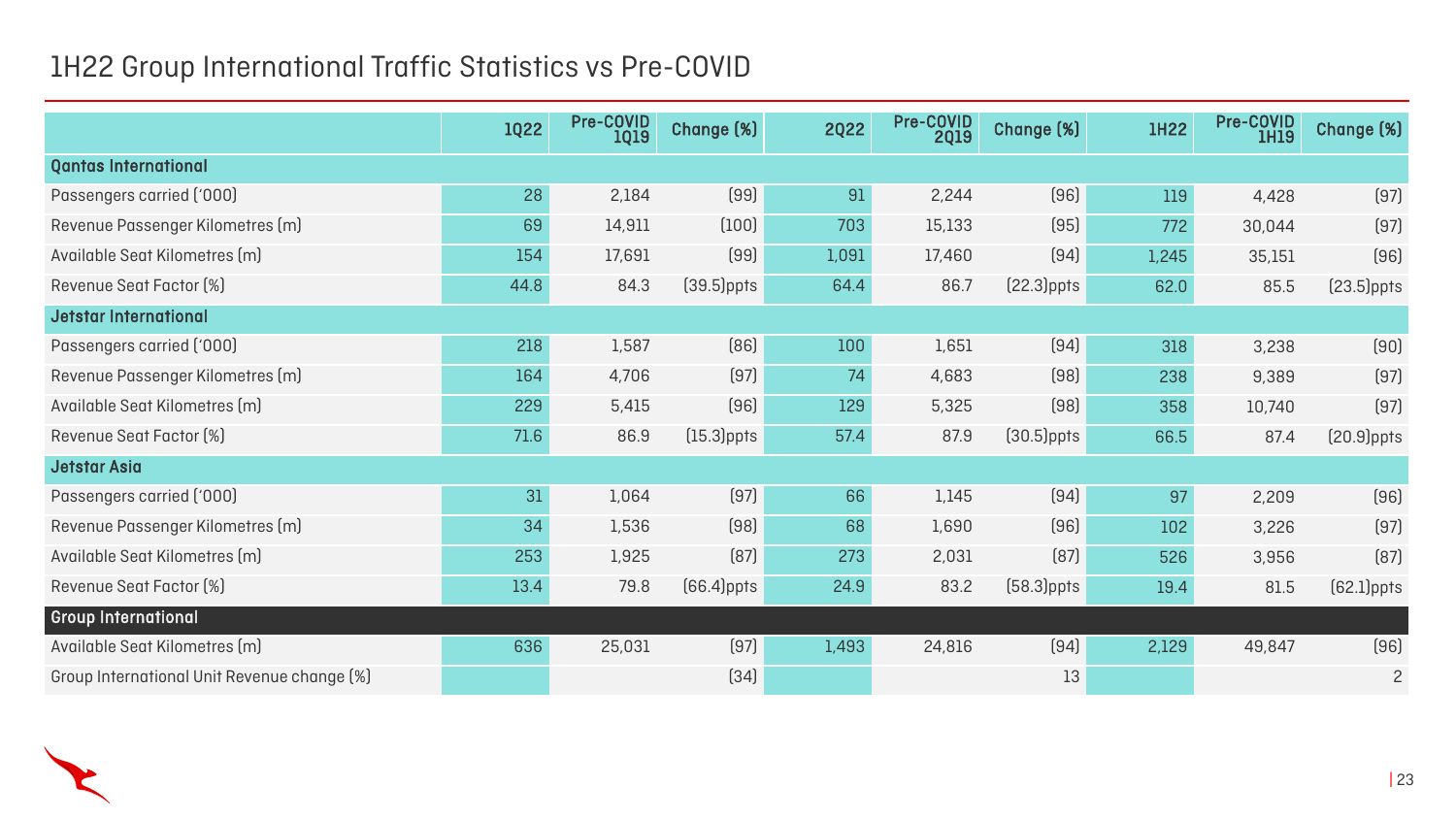## 1H22 Group and Group Domestic Traffic Statistics vs 1H21

|                                        | 1022  | <b>1Q21</b> | <b>Change [%]</b> | <b>2Q22</b> | <b>2Q21</b> | Change (%)    | <b>IH22</b> | 1H21  | Change [%]     |
|----------------------------------------|-------|-------------|-------------------|-------------|-------------|---------------|-------------|-------|----------------|
| <b>Qantas Group Operations</b>         |       |             |                   |             |             |               |             |       |                |
| Passengers carried ('000)              | 2,153 | 1,647       | 31                | 3,253       | 3,268       | [0]           | 5,406       | 4,915 | 10             |
| Revenue Passenger Kilometres (m)       | 2,790 | 1,816       | 54                | 4,313       | 3,752       | 15            | 7,103       | 5,568 | 28             |
| Available Seat Kilometres (m)          | 5,627 | 2,987       | 88                | 7,879       | 5,850       | 35            | 13,506      | 8,837 | 53             |
| Revenue Seat Factor [%]                | 49.6  | 60.8        | $[11.2]$ ppts     | 54.7        | 64.1        | $(9.4)$ ppts  | 52.6        | 63.0  | $[10.4]$ ppts  |
| <b>Group Unit Revenue</b>              | 8.3   | 9.9         | $[16]$            | 8.5         | 10.6        | (20)          | 8.4         | 10.3  | $[19]$         |
| <b>Qantas Domestic</b>                 |       |             |                   |             |             |               |             |       |                |
| Passengers carried ('000)              | 1,333 | 910         | 47                | 1,899       | 1,748       | 9             | 3,232       | 2,658 | 22             |
| Revenue Passenger Kilometres (m)       | 1,708 | 1,032       | 65                | 2,103       | 2,000       | 5             | 3,811       | 3,032 | 26             |
| Available Seat Kilometres (m)          | 3,494 | 1,819       | 92                | 4,183       | 3,401       | 23            | 7,677       | 5,220 | 47             |
| Revenue Seat Factor [%]                | 48.9  | 56.7        | $(7.8)$ ppts      | 50.3        | 58.8        | $(8.5)$ ppts  | 49.6        | 58.1  | $(8.5)$ ppts   |
| <b>Jetstar Domestic</b>                |       |             |                   |             |             |               |             |       |                |
| Passengers carried ('000)              | 543   | 534         | $\overline{2}$    | 1,097       | 1,199       | (9)           | 1,640       | 1,733 | (5)            |
| Revenue Passenger Kilometres (m)       | 815   | 635         | 28                | 1,365       | 1,509       | $[10]$        | 2,180       | 2,144 | $\overline{2}$ |
| Available Seat Kilometres (m)          | 1,497 | 941         | 59                | 2,203       | 2,016       | 9             | 3,700       | 2,957 | 25             |
| Revenue Seat Factor [%]                | 54.4  | 67.5        | $(13.1)$ ppts     | 62.0        | 74.9        | $[12.9]$ ppts | 58.9        | 72.5  | $[13.6]$ ppts  |
| <b>Group Domestic</b>                  |       |             |                   |             |             |               |             |       |                |
| Available Seat Kilometres (m)          | 4,991 | 2,760       | 81                | 6,386       | 5,417       | 18            | 11,377      | 8,177 | 39             |
| Group Domestic Unit Revenue change [%] |       |             | (14)              |             |             | [22]          |             |       | $[19]$         |

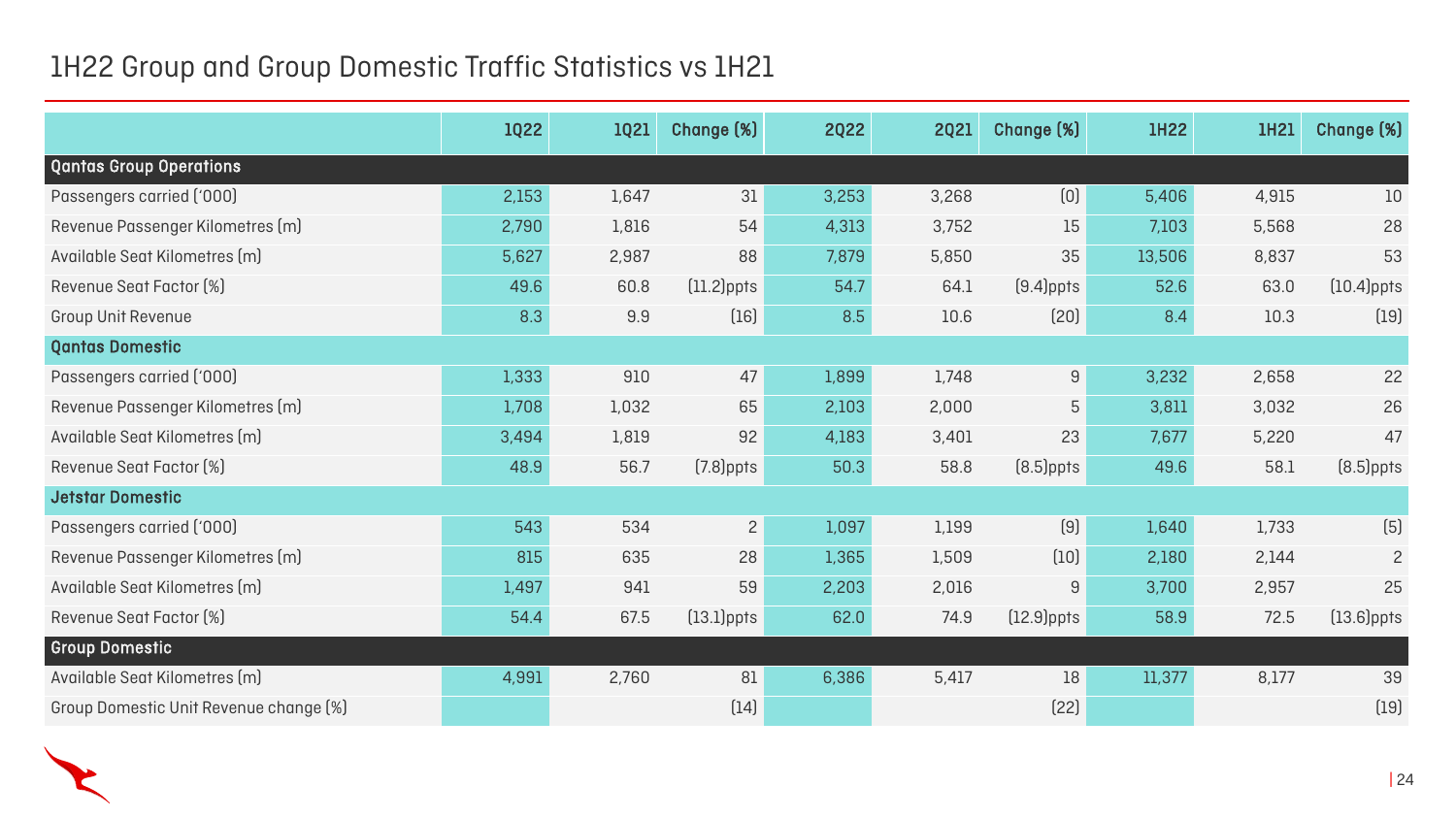## 1H22 Group International Traffic Statistics vs 1H21

|                                             | 1022 | <b>1Q21</b>              | Change (%)    | <b>2Q22</b> | <b>2Q21</b> | Change (%)    | <b>1H22</b> | 1H21 | Change [%]   |
|---------------------------------------------|------|--------------------------|---------------|-------------|-------------|---------------|-------------|------|--------------|
| <b>Qantas International</b>                 |      |                          |               |             |             |               |             |      |              |
| Passengers carried ('000)                   | 28   | $\overline{\phantom{a}}$ | >100%         | 91          | 3           | >100%         | 119         | 3    | >100%        |
| Revenue Passenger Kilometres (m)            | 69   | $\overline{2}$           | $>100\%$      | 703         | 6           | $>100\%$      | 772         | 8    | >100%        |
| Available Seat Kilometres (m)               | 154  | $\overline{2}$           | $>100\%$      | 1,091       | 29          | $>100\%$      | 1,245       | 31   | >100%        |
| Revenue Seat Factor [%]                     | 44.8 | 100.0                    | $(55.2)$ ppts | 64.4        | 20.7        | 43.7ppts      | 62.0        | 25.8 | 36.2ppts     |
| Jetstar International                       |      |                          |               |             |             |               |             |      |              |
| Passengers carried ('000)                   | 218  | 197                      | 11            | 100         | 306         | $[67]$        | 318         | 503  | (37)         |
| Revenue Passenger Kilometres (m)            | 164  | 137                      | 20            | 74          | 222         | $(67)$        | 238         | 359  | $[34]$       |
| Available Seat Kilometres (m)               | 229  | 180                      | 27            | 129         | 313         | $[59]$        | 358         | 493  | [27]         |
| Revenue Seat Factor [%]                     | 71.6 | 76.1                     | $(4.5)$ ppts  | 57.4        | 70.9        | $[13.5]$ ppts | 66.5        | 72.8 | $(6.3)$ ppts |
| <b>Jetstar Asia</b>                         |      |                          |               |             |             |               |             |      |              |
| Passengers carried ('000)                   | 31   | 6                        | >100%         | 66          | 12          | $>100\%$      | 97          | 18   | >100%        |
| Revenue Passenger Kilometres (m)            | 34   | 10                       | >100%         | 68          | 15          | $>100\%$      | 102         | 25   | >100%        |
| Available Seat Kilometres (m)               | 253  | 45                       | >100%         | 273         | 91          | $>100\%$      | 526         | 136  | >100%        |
| Revenue Seat Factor [%]                     | 13.4 | 22.2                     | $(8.8)$ ppts  | 24.9        | 16.5        | 8.4ppts       | 19.4        | 18.4 | 1.0ppts      |
| Group International                         |      |                          |               |             |             |               |             |      |              |
| Available Seat Kilometres (m)               | 636  | 227                      | $>100\%$      | 1,493       | 433         | $>100\%$      | 2,129       | 660  | >100%        |
| Group International Unit Revenue change [%] |      |                          | [28]          |             |             | 55            |             |      | 24           |

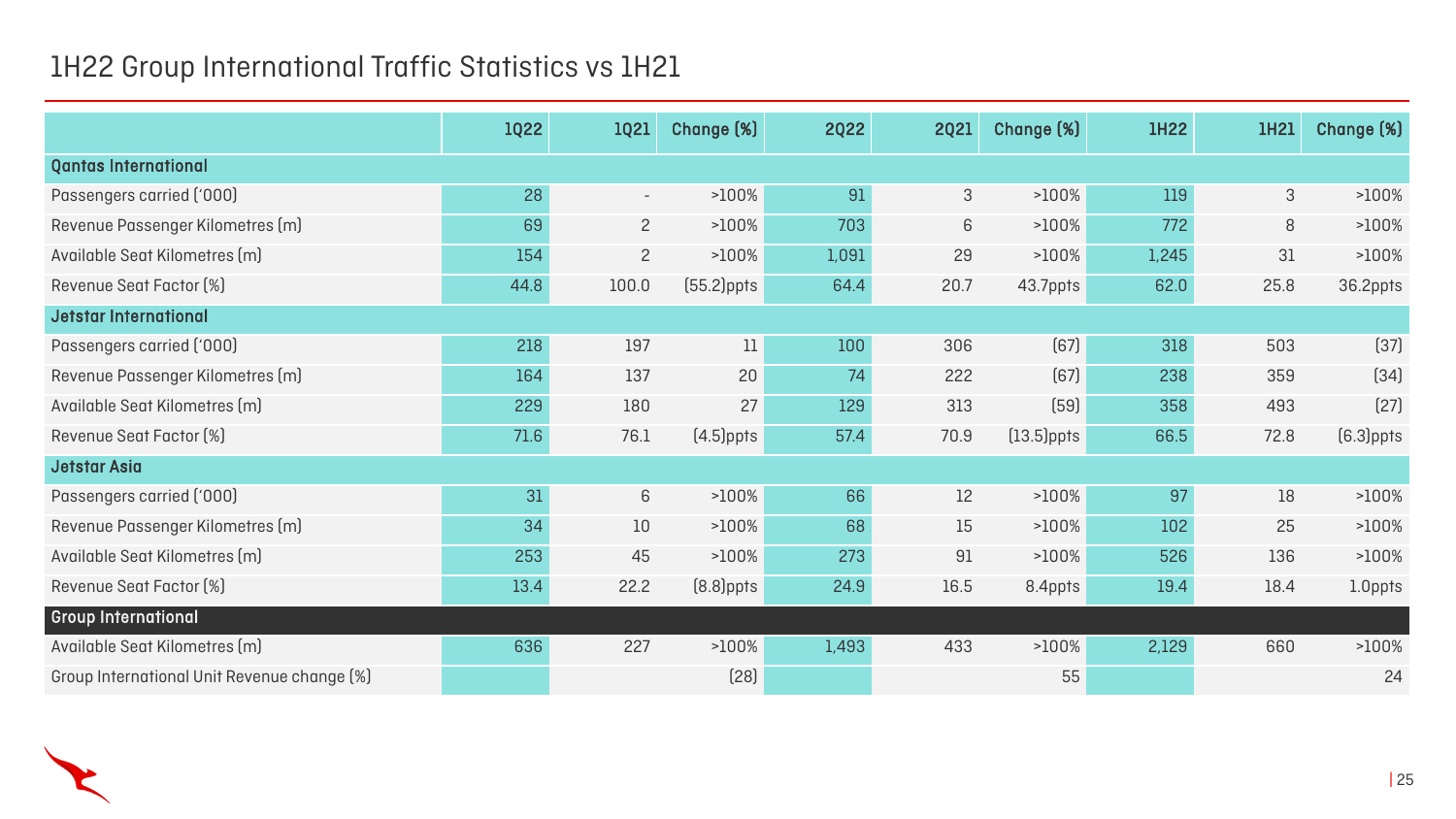1. Based on voting rights. 2. Represents operational fleet, includes aircraft subleased for Jetstar Australia Domestic operations (4 from Jetstar Japan) and aircraft that may be temporarily stored or parked due to COVID-19 in 2005 and Jetstar New Zealand (Domestic) services commenced in 2009, Jetstar New Zealand (Regional) business exited September 2019.

| <b>Jetstar Branded Airlines</b>                    | $0$ wnership $1$ | Launch | Aircraft <sup>2</sup>                  |
|----------------------------------------------------|------------------|--------|----------------------------------------|
| Jetstar Australia                                  | 100%             | 2004   | 51 x A320s/A321s<br>$2 \times 787 - 8$ |
| Jetstar International                              | 100%             | 2006   | $9 \times 787 - 8s$<br>$1 \times$ A320 |
| Jetstar New Zealand <sup>3</sup><br>$\overline{3}$ | 100%             | 2009   | 5 x A320s                              |
| 4 Jetstar Asia (Singapore)                         | 49%              | 2004   | 13 x A320s                             |
| Jetstar Japan<br>5                                 | 33%              | 2012   | 21 x A320s                             |



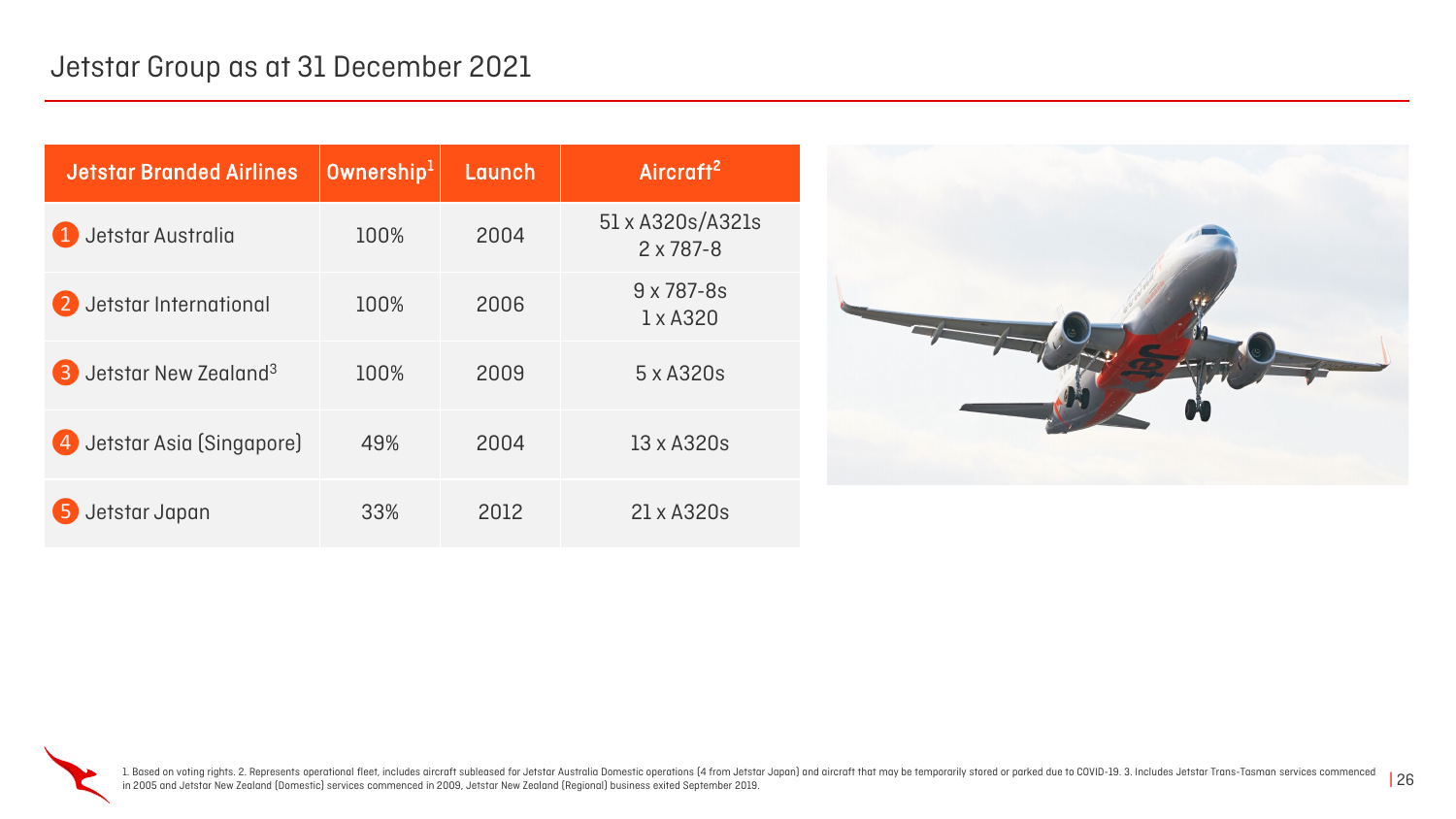1. Compared to December 2020. 2. Qantas Business Rewards. 3. Small and Medium Enterprises as at 31 December 2021. 4. Includes Airline, Retail, Financial Services and Health and Wellness partners. 5. Net Promoter Score. 6. a Home and/or Motor insurance policy as at 31 December 2021 compared to 31 December 2020. 8. Compared to redemption activity in 7 days prior to International border announcement on 1 October 2021. Total Qantas Points redee 25 October 2021 compared to 24-30 September 2021. 9. Compared to 1H21. 10. Total Revenue from Qantas Rewards Store and Qantas Wine includes both cash sales and points redemption activity during 1H22 compared to 1H19.

- 
- 
- 
- 
- 

- 
- 
- 
- 

## Diversification and growth at Qantas Loyalty

## One of the world's most diverse airline loyalty programs

### Leadership in customer advocacy in airline loyalty programs



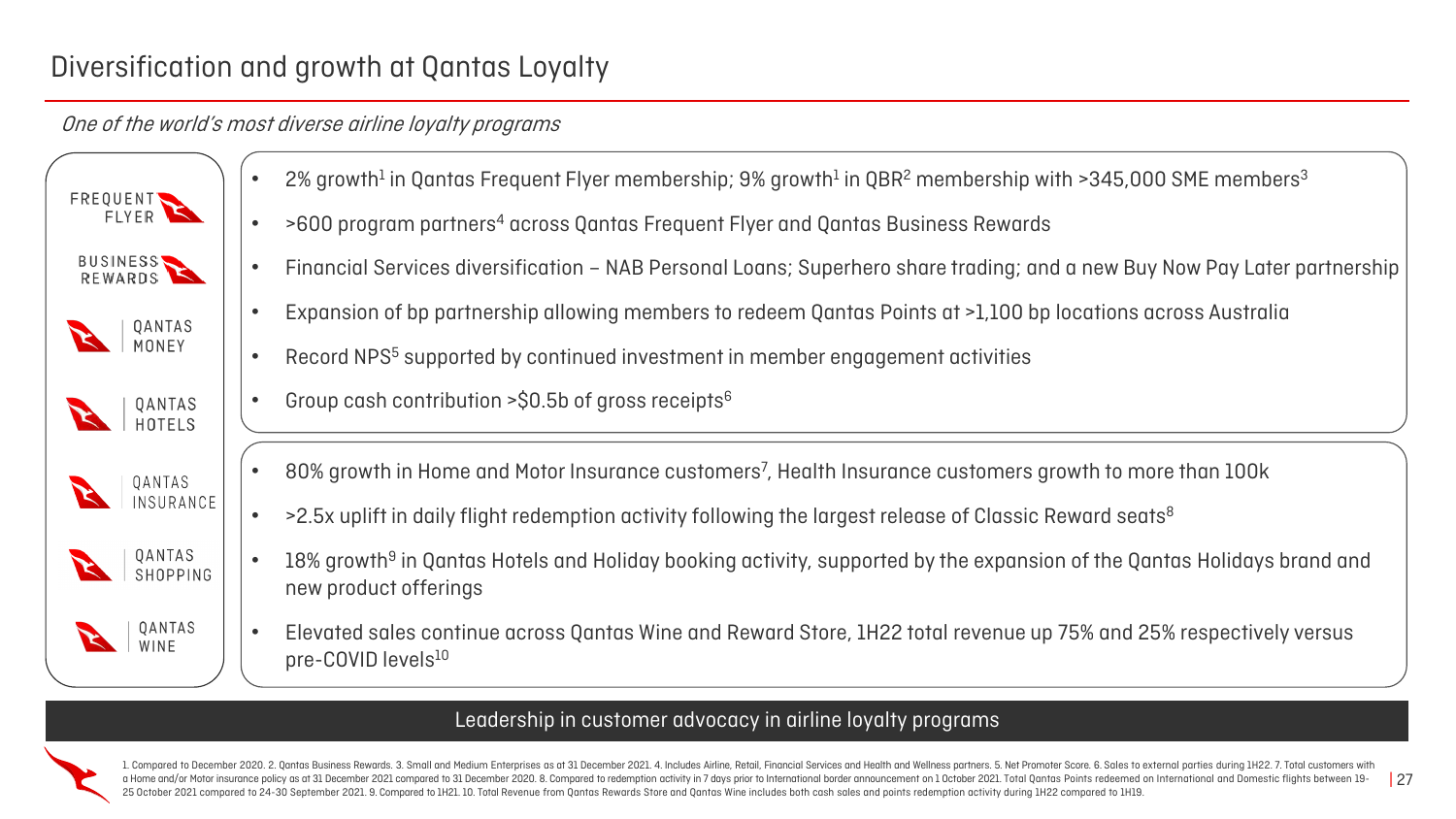1. Defined per AASB15, Fair Value includes breakage which has been separated for illustrative purposes. 2. Breakage is recognised at the time of points issuance based on an estimated breakage rate. There is no further reco However, the actual rate of breakage is used to inform the estimated breakage rate for initial recognition. 3. Qantas Group operated flights only.

## Accounting for points – a lifecycle overview

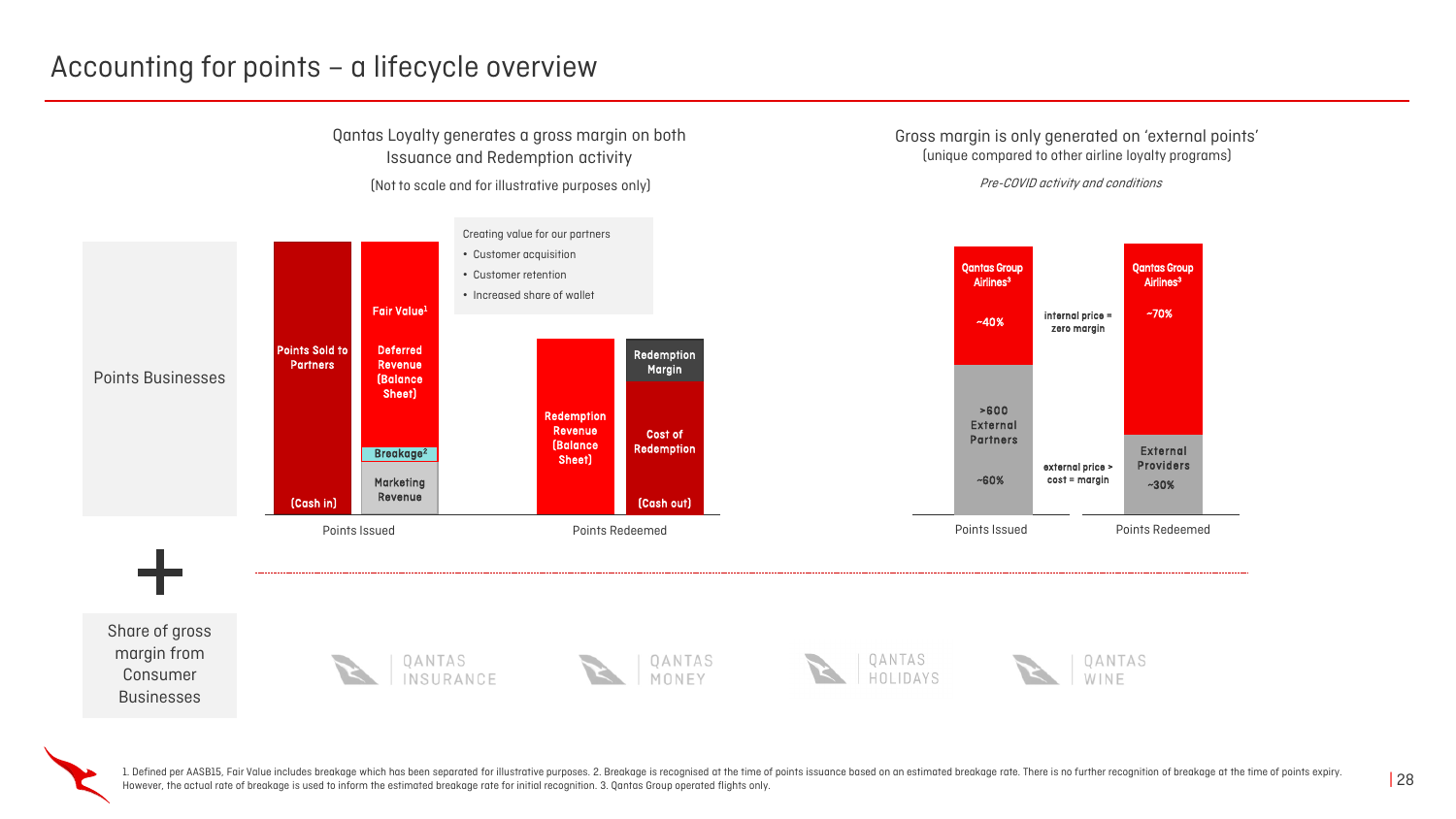## **Glossary**

Available Seat Kilometres (ASK) – Total number of seats available for passengers, multiplied by the number of kilometres flown

Block Hours – The time between the aircraft leaving the departure gate and arriving at the destination gate

Capitalised aircraft lease liabilities – Capitalised aircraft lease liabilities are measured at fair value at the lease commencement date and remeasured over lease term on a principal and interest basis. Residual value of capitalised aircraft operating lease liability denominated in foreign currency is translated at the long-term exchange rate

DANS – Domestic Aviation Network Support

DASC – Domestic Airport Security Cost Support

EBIT – Earnings before interest and tax

EBITDA – Earnings before interest, tax, depreciation, amortisation and impairments

EPS – Earnings per share. Statutory profit after tax divided by the weighted average number of issued shares

Net free cash flow – Net cash from operating activities less net cash used in investing activities (excluding aircraft lease refinancing)

Net on Balance Sheet debt - Interest-bearing liabilities reduced by cash and cash equivalents

Fixed assets - Sum of the following items disclosed in the Group's Consolidated Balance Sheet: investments accounted for under the equity method, property, plant and equipment, intangible assets, and assets classified as held for sale

FX – Foreign exchange

JBA – Joint Business Agreement

IAS – International Aviation Support

IFAM – International Freight Assistance Mechanism

Invested Capital – Net assets (excluding cash, debt, other financial assets and liabilities and tax balances) including capitalised aircraft lease assets

Net Capital Expenditure (Capex) – Net investing cash flows included in the Consolidated Cash Flow Statement and the impact to Invested Capital from acquiring or returning leased aircraft

Net Debt – includes net on Balance Sheet debt and capitalised aircraft lease liabilities

Net working capital – Net total of the following items disclosed in the Group's Consolidated Balance Sheet: receivables, inventories and other assets reduced by payables, provisions, revenue received in advance and liabilities classified as held for sale

NPS – Net promoter score. Customer advocacy measure

Operating Margin – Underlying EBIT divided by Total Revenue

LBT – Loss before tax

QBR – Qantas Business Rewards

QFF – Qantas Frequent Flyer

RANS – Regional Airline Network Support

RDAC - Retaining Domestic Airline Capability

Return on Invested Capital (ROIC) – ROIC EBIT for the 12 months ended for the reporting period, divided by the 12 months average Invested Capital

Revenue Passenger Kilometres (RPK) – Total number of passengers carried, multiplied by the

number of kilometres flown

RRIA – Revenue received in advance

Seat Factor – Revenue passenger kilometres divided by available seat kilometres

SME – Small to medium enterprise

TANS – Tourism Aviation Network Support

Ticketed passenger revenue – Uplifted passenger revenue included in Net Passenger Revenue

Total Unit Cost – Underlying (LBT)/PBT less ticketed passenger revenue per available seat kilometre (ASK)

Unit Revenue – Ticketed passenger revenue per available seat kilometre (ASK)

WACC - Weighted average cost of capital calculated on a pre-tax basis